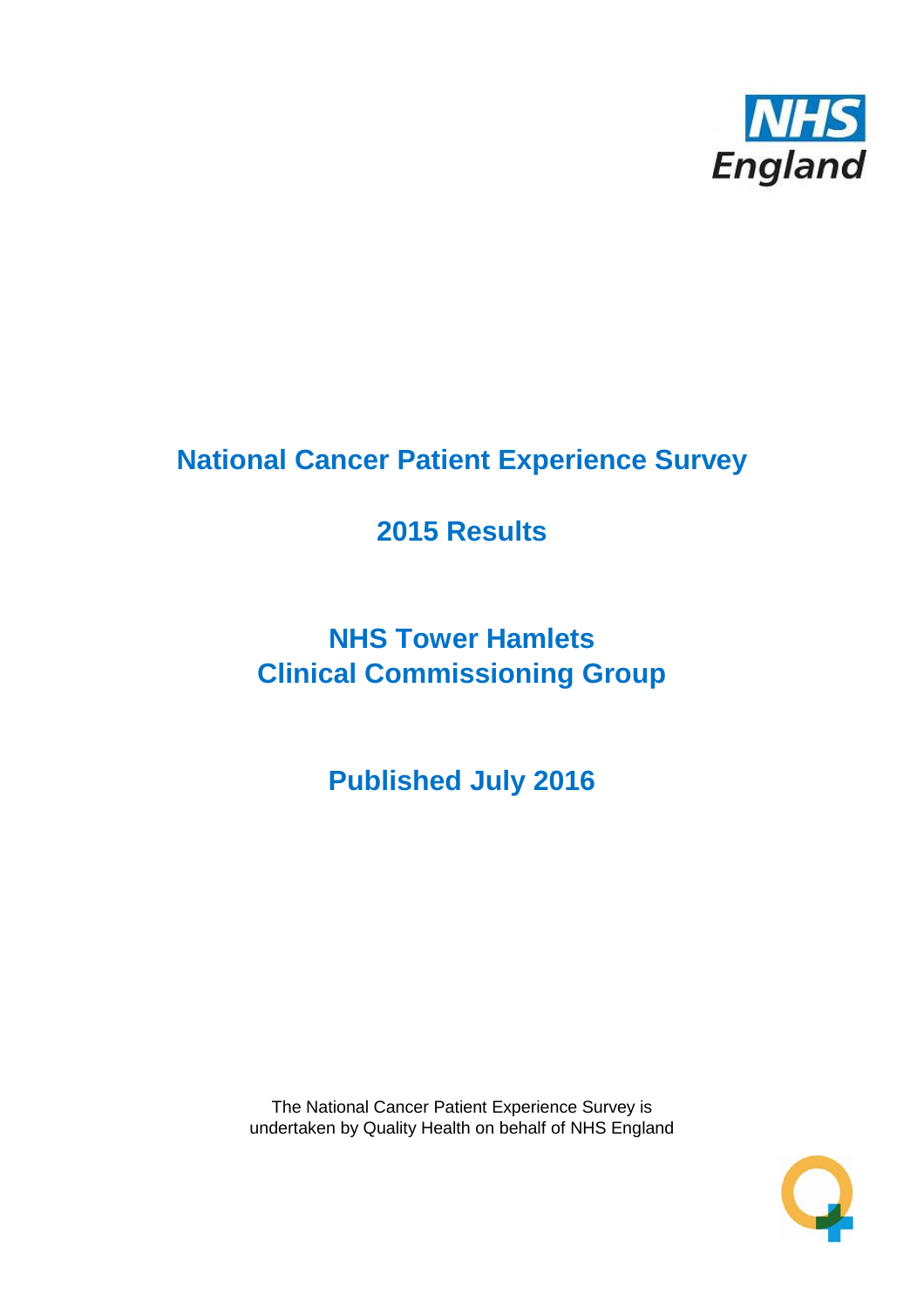#### **Introduction**

The National Cancer Patient Experience Survey 2015 is the fifth iteration of the survey first undertaken in 2010. It has been designed to monitor national progress on cancer care; to provide information to drive local quality improvements; to assist commissioners and providers of cancer care; and to inform the work of the various charities and stakeholder groups supporting cancer patients.

The survey was overseen by a national Cancer Patient Experience Advisory Group. This Advisory Group set the principles and objectives of the survey programme and guided questionnaire development.

The survey was commissioned and managed by NHS England. The survey provider, Quality Health, is responsible for designing, running and analysing the survey.

Full national results and other reports are available at www.ncpes.co.uk

Further details on the survey methodology and changes to the 2015 survey can be found in the Annex. Note that a number of significant changes were made to the 2015 survey so caution should be taken in directly comparing data from the 2015 survey to the findings of the previous CPES surveys. No comparisons with previous surveys are presented in this report.

#### **This report**

The report shows how this CCG scored for each question in the survey, compared with national results. It is aimed at helping individual CCGs to understand their performance and identify areas for local improvement.

Note that responses for questions with 1-20 respondents have been suppressed. This is to protect patient confidentiality and because uncertainty around the result is too great.

#### **Data tables**

The data tables presented in this report show the following for each question:

- **Column 1** shows the number of respondents to this question
- **Column 2** shows the unadjusted 2015 score for this CCG
- **Column 3** shows the case-mix adjusted 2015 score for this CCG
- **Column 4** shows the lower limit of the expected range of scores for this CCG (the top of the pale blue section on the Comparability chart - see below)
- **Column 5** shows the upper limit of the expected range of scores for this CCG (the bottom of the dark blue section on the Comparability chart - see below)
- **Column 6** shows the National Average score for this question.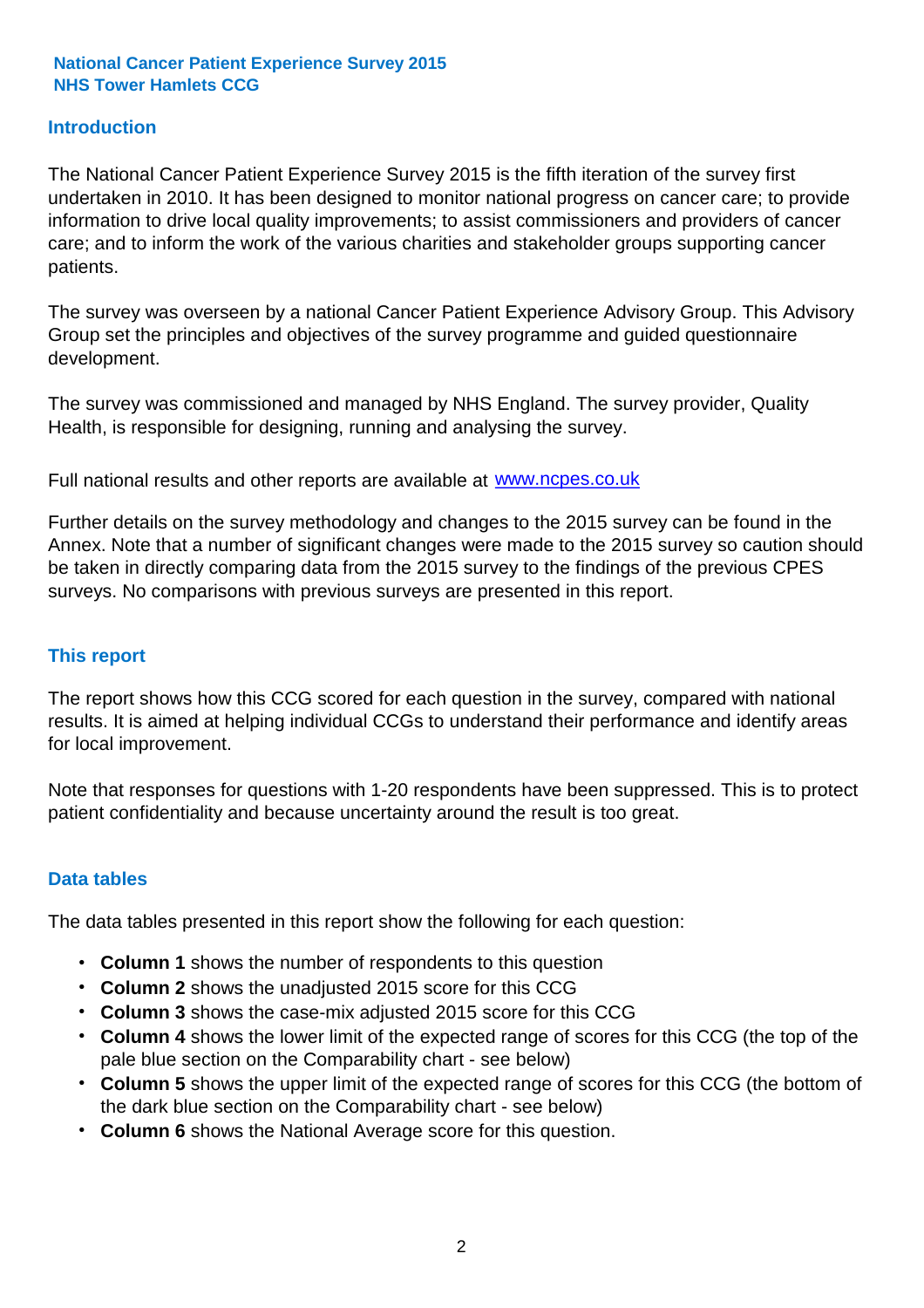Results for individual response options are presented in the detailed data tables **WWW.ncpes.co.uk** Confidence Intervals for unadjusted and case-mix adjusted data are provided in these tables.

Expected ranges and 95% Confidence Intervals highlight the uncertainty around the results. The size of the expected ranges and confidence intervals will be different for each question, and depends on the number of respondents and the range of their responses.

For further details on case-mix adjustment and the scoring methodology used, please refer to the Annex.

#### **Comparability charts**

For the 2015 survey, we have adopted the CQC standard for reporting comparative performance, based on calculation of "expected ranges". This means that CCGs will be flagged as outliers only if there is statistical evidence that their scores deviate (positively or negatively) from the range of scores that would be expected for CCGs of the same size.

The Comparability charts in this report show a bar with these expected ranges (in grey), higher than expected (in dark blue), and lower than expected (in pale blue). A black dot represents the actual score of this CCG.

The same colour convention has been used in Column 3 of the Data tables.

For further details on expected ranges, please refer to the technical document at **www.ncpes.co.uk** 

#### **Tumour group tables**

The final set of tables in this report show the scores for each question for each of the 13 tumour groups, with a comparative national score for that tumour group.

These breakdowns are intended as additional information for CCGs to understand the differences between the experiences of patients with different types of cancer. The numbers are generally relatively small and may not be statistically significant. They should therefore be treated with some caution.

#### **Notes on specific questions**

Question 5 in the survey has not been scored. However, the unscored data is useful and has been published alongside the other results in this report. This question asked respondents to "tick all that apply". The results show all of the responses given including where respondents chose two or more options.

Questions used to direct respondents to different parts of the survey (questions 4, 17, 24, 27, 40, 43, 46) and other demographic and information questions are not reported.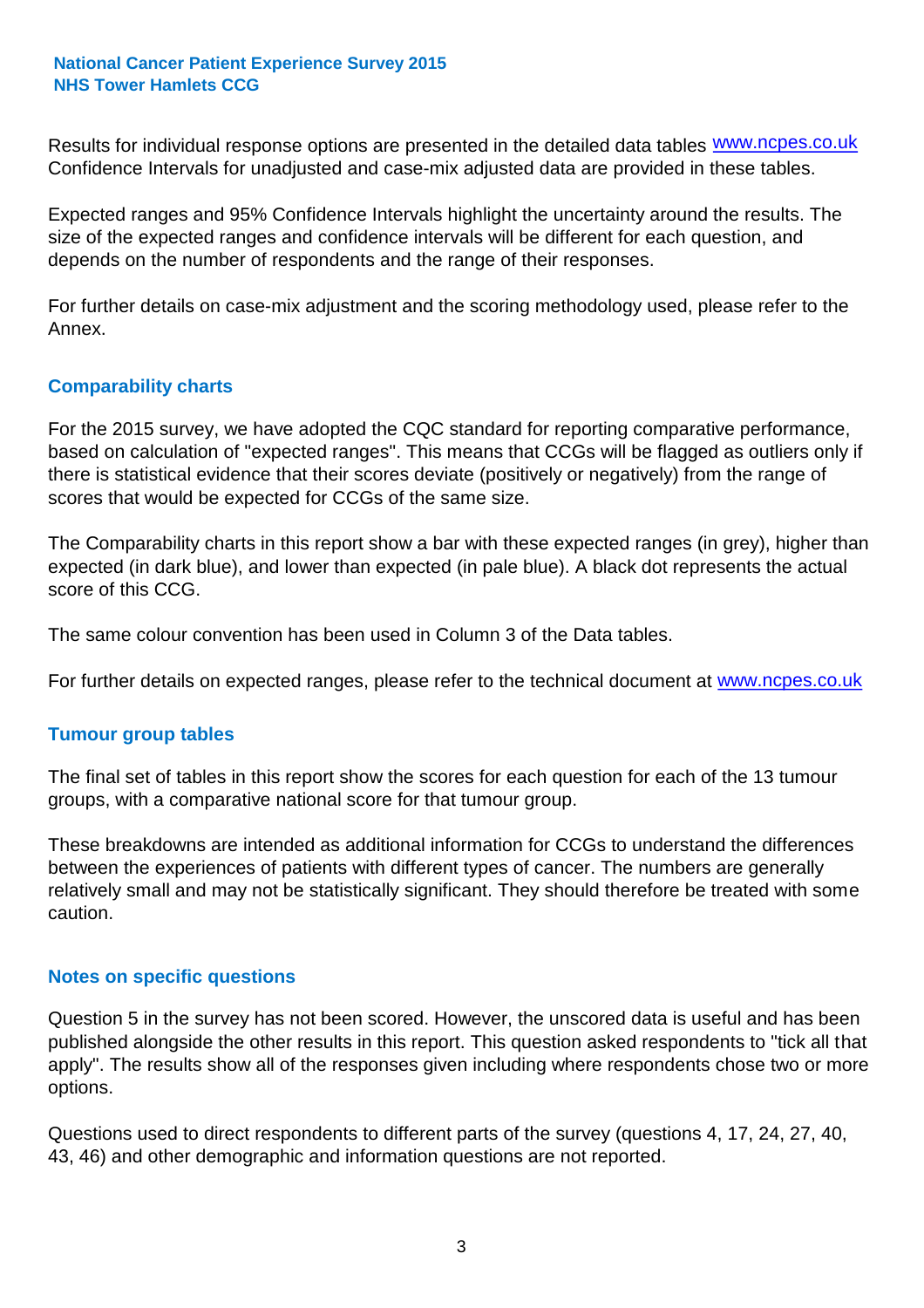#### **How to use the data**

Unadjusted data should be used to see the actual responses from patients relating to the CCG.

Case-mix adjusted data, together with expected ranges, should be used to understand whether the results are significantly higher or lower than national results.

Case-mix adjusted data, together with (case-mix adjusted) Confidence Intervals (presented in the detailed data tables **www.ncpes.co.uk**), should be used to understand whether the results are significantly higher or lower than the results for another CCG.

#### **Response rates**

Numbers of respondents by tumour group, age and gender can be found in the Annex.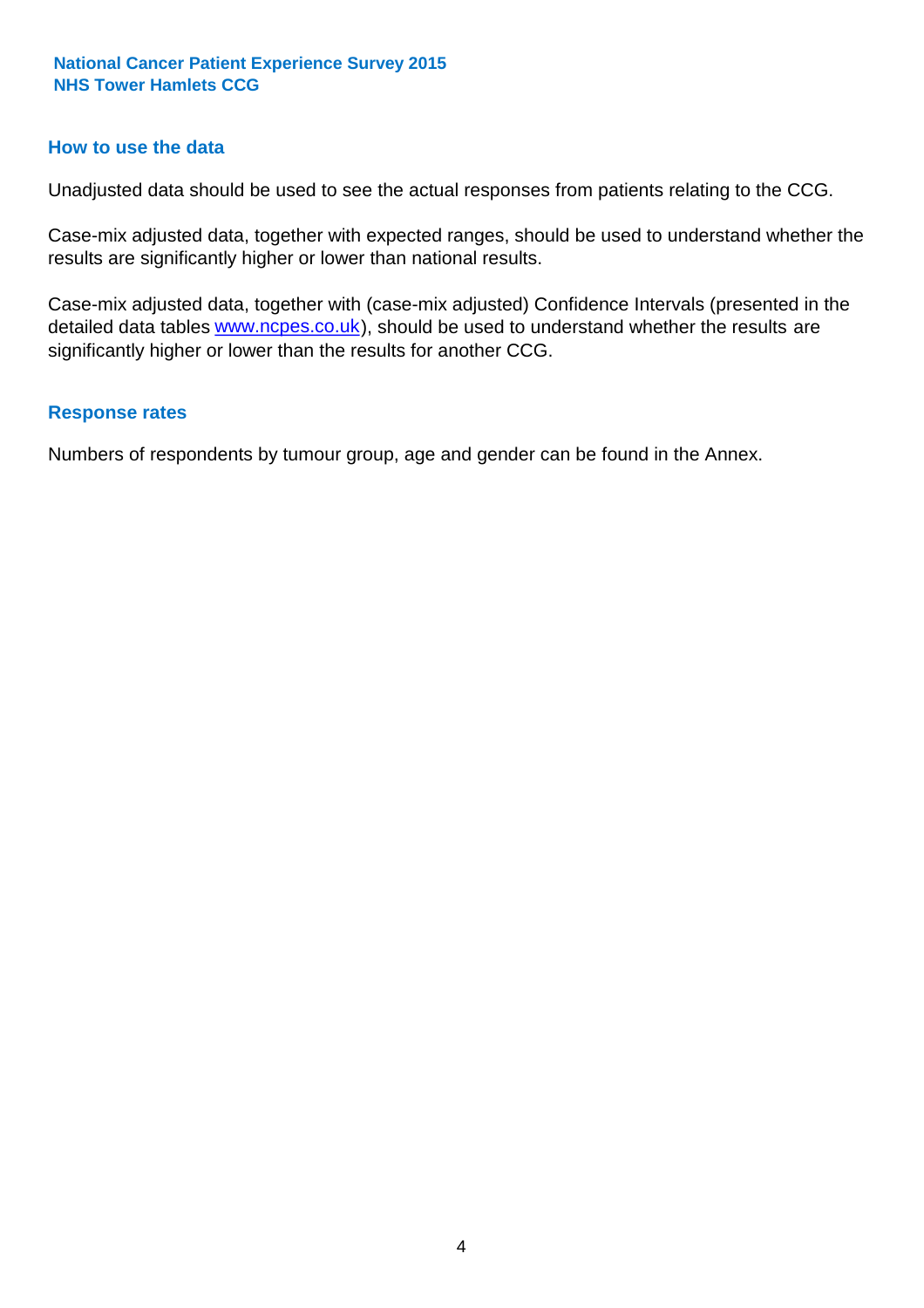#### **Executive Summary**

average rating of **8.5**. Asked to rate their care on a scale of zero (very poor) to 10 (very good), respondents gave an

The following questions are included in phase 1 of the Cancer Dashboard developed by Public Health England and NHS England\*:

- **79%** of respondents said that they were definitely involved as much as they wanted to be in decisions about their care and treatment
- **84%** of respondents said that they were given the name of a Clinical Nurse Specialist who would support them through their treatment
- when asked how easy or difficult it had been to contact their Clinical Nurse Specialist 85% of respondents said that it had been 'quite easy' or 'very easy'
- **74%** of respondents said that, overall, they were always treated with dignity and respect they were in hospital
- **94%** of respondents said that hospital staff told them who to contact if they were worried about their condition or treatment after they left hospital
- **65%** of respondents said that they thought the GPs and nurses at their general practice definitely did everything they could to support them while they were having cancer treatment.

Detailed results for these and other questions are set out in the sections that follow.

#### \* www.cancerdata.nhs.uk/dashboard

The questions were selected in discussion with the national Cancer Patient Experience Advisory Group and reflect four key patient experience domains: provision of information; involvement in decisions; care transition; interpersonal relations, respect and dignity. The figures presented above are all case-mix adjusted.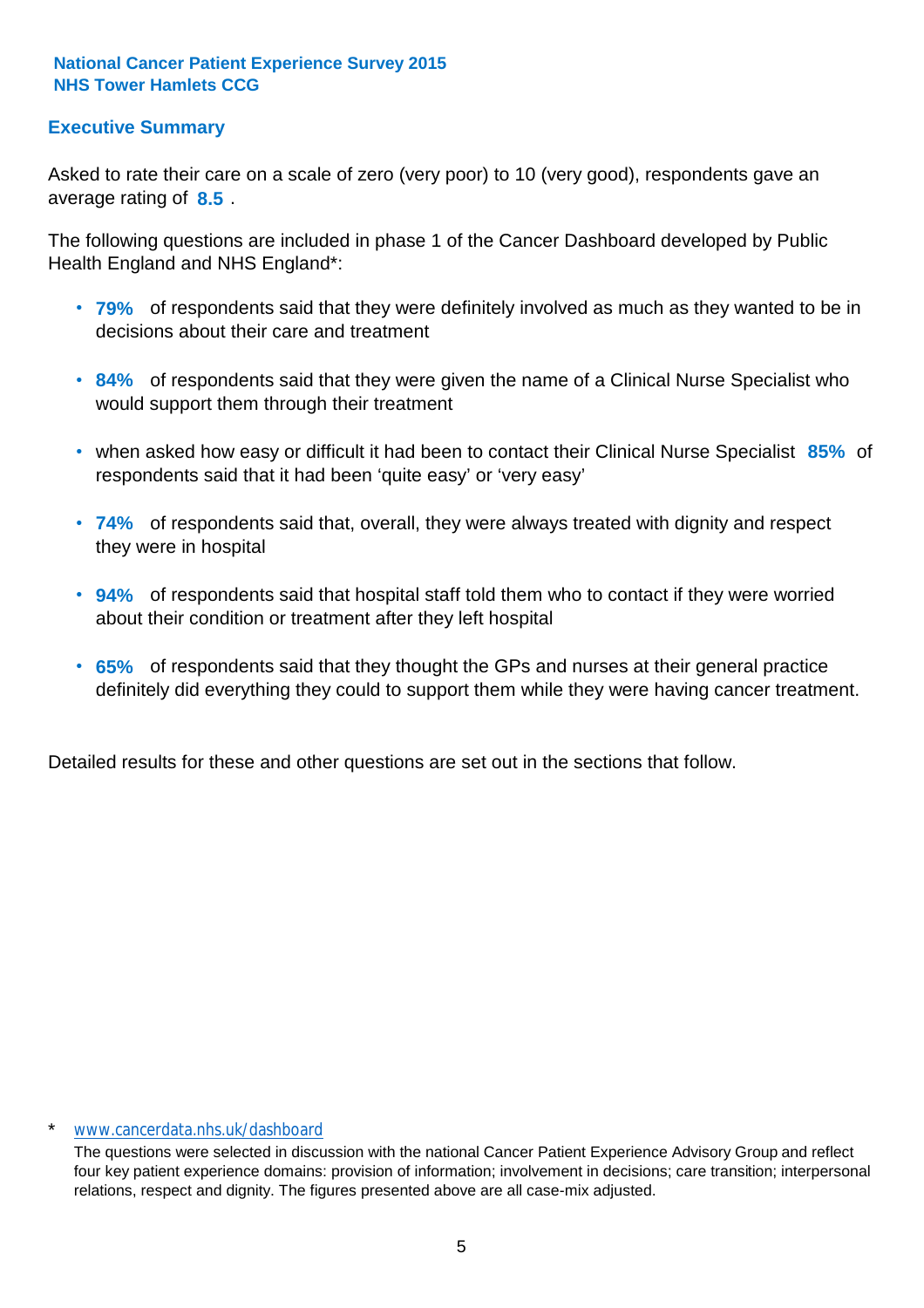## **Questions which scored outside expected range**

|                                  |                                                                                     |                                             | 2015 Case-mix Adjusted              |                                     |                                     |                              |
|----------------------------------|-------------------------------------------------------------------------------------|---------------------------------------------|-------------------------------------|-------------------------------------|-------------------------------------|------------------------------|
| Question                         |                                                                                     | for this<br>respondents<br>Number of<br>ccc | Percentage<br>this CCG<br>2015<br>ą | Lower limit of<br>expected<br>range | Upper limit of<br>expected<br>range | National<br>Average<br>Score |
|                                  | Seeing your GP                                                                      |                                             |                                     |                                     |                                     |                              |
| Q2                               | Patient thought they were seen as soon as necessary                                 | 105                                         | 75%                                 | 75%                                 | 90%                                 | 82%                          |
|                                  | Finding out what was wrong with you                                                 |                                             |                                     |                                     |                                     |                              |
| Q <sub>9</sub>                   | Patient felt they were told sensitively that they had cancer                        | 105                                         | 76%                                 | 77%                                 | 91%                                 | 84%                          |
| <b>Clinical Nurse Specialist</b> |                                                                                     |                                             |                                     |                                     |                                     |                              |
| Q17                              | Patient given the name of the CNS who would support them<br>through their treatment | 97                                          | 84%                                 | 84%                                 | 96%                                 | 90%                          |
|                                  | Hospital care as an inpatient                                                       |                                             |                                     |                                     |                                     |                              |
| Q <sub>31</sub>                  | Patient had confidence and trust in all ward nurses                                 | 74                                          | 56%                                 | 62%                                 | 83%                                 | 72%                          |
| Q <sub>33</sub>                  | All staff asked patient what name they preferred to be called by                    | 73                                          | 46%                                 | 53%                                 | 80%                                 | 67%                          |
| Q <sub>37</sub>                  | Always treated with respect and dignity by staff                                    | 74                                          | 74%                                 | 80%                                 | 95%                                 | 87%                          |
|                                  | Your overall NHS care                                                               |                                             |                                     |                                     |                                     |                              |
| Q58                              | Taking part in cancer research discussed with patient                               | 99                                          | 42%                                 | 18%                                 | 39%                                 | 28%                          |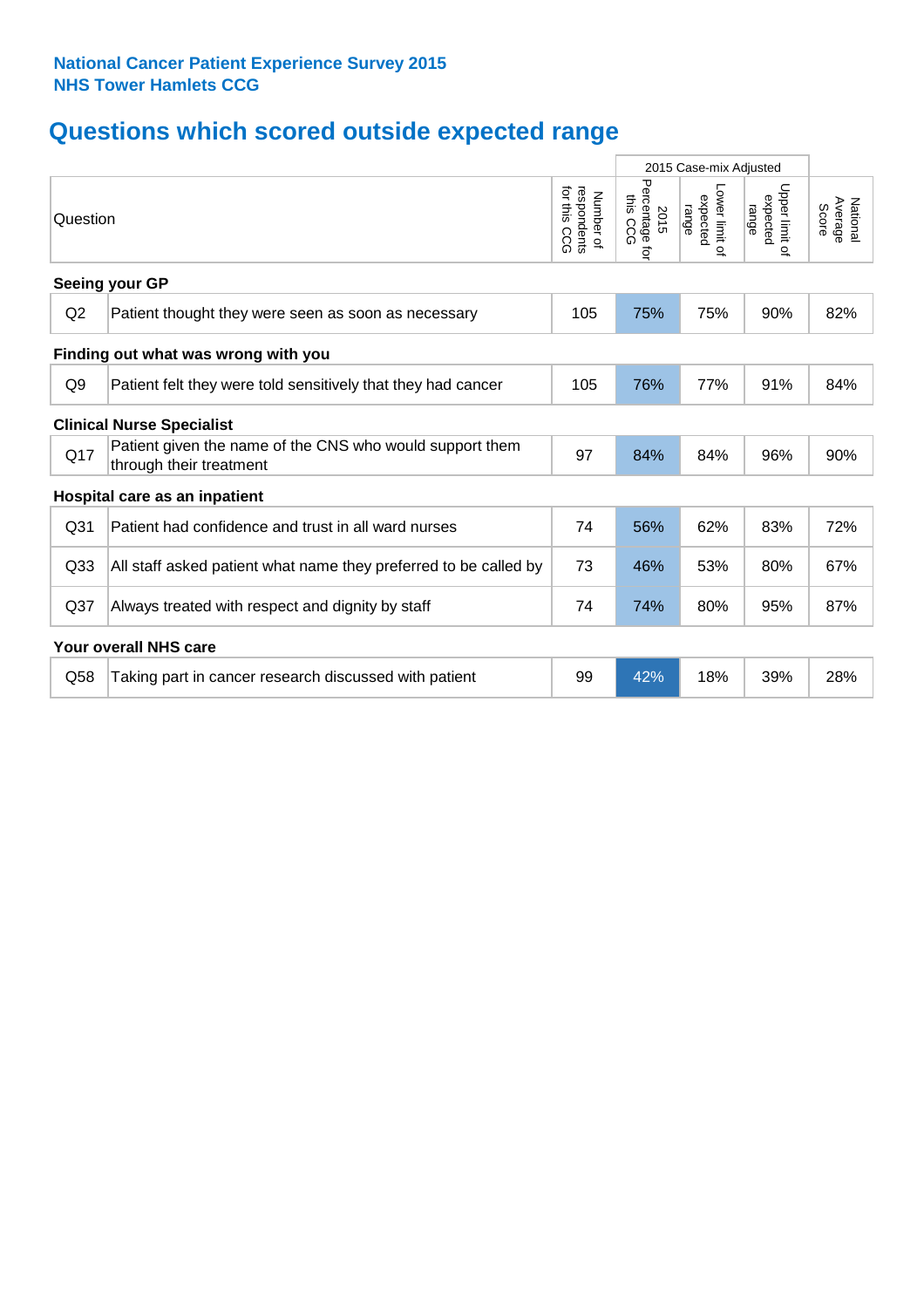## **CCG results**

#### **Seeing your GP**



|    |                                                                |                                         |                             |               | 2015 Case-mix Adjusted     |                            |                        |
|----|----------------------------------------------------------------|-----------------------------------------|-----------------------------|---------------|----------------------------|----------------------------|------------------------|
|    | Question                                                       | respondents<br>Number<br>$\overline{a}$ | 2015<br>Unadjusted<br>Score | 2015<br>Score | Expected<br>range<br>lower | Expected<br>range<br>nbber | National Average Score |
| Q1 | Saw GP once / twice before being told had to go to<br>hospital | 65                                      | 60%                         | 68%           | 65%                        | 86%                        | 76%                    |
| Q2 | Patient thought they were seen as soon as necessary            | 105                                     | 69%                         | 75%           | 75%                        | 90%                        | 82%                    |

|    |                                                                             |                                                 | No. |
|----|-----------------------------------------------------------------------------|-------------------------------------------------|-----|
|    | Beforehand, did you have all the<br>information you needed about your test? | Yes                                             |     |
| Q5 |                                                                             | No, I would have liked more written information |     |
|    |                                                                             | No, I would have liked more verbal information  |     |
|    |                                                                             | I did not need / want any information           |     |
|    |                                                                             | Don't know / can't remember                     |     |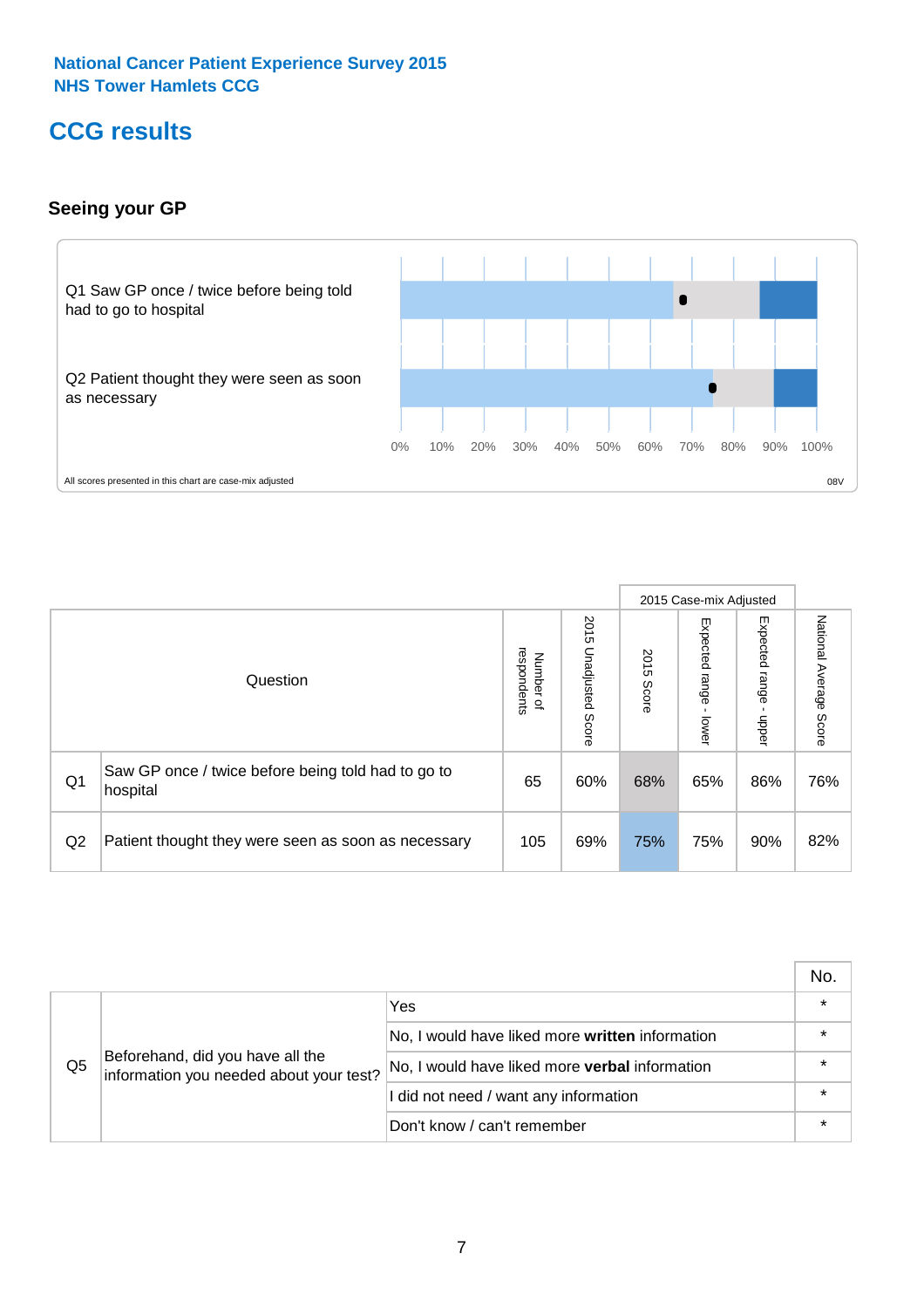#### **Diagnostic tests**



|                |                                                                       |                                    |                             |               | 2015 Case-mix Adjusted  |                         |                           |
|----------------|-----------------------------------------------------------------------|------------------------------------|-----------------------------|---------------|-------------------------|-------------------------|---------------------------|
|                | Question                                                              | Number of<br>respondents<br>Number | 2015<br>Unadjusted<br>Score | 2015<br>Score | Expected range<br>lower | Expected range<br>nbber | National Average<br>Score |
| Q <sub>6</sub> | The length of time waiting for the test to be done was<br>about right | 89                                 | 75%                         | 80%           | 80%                     | 94%                     | 87%                       |
| Q7             | Given complete explanation of test results in<br>understandable way   | 90                                 | 78%                         | 83%           | 70%                     | 87%                     | 79%                       |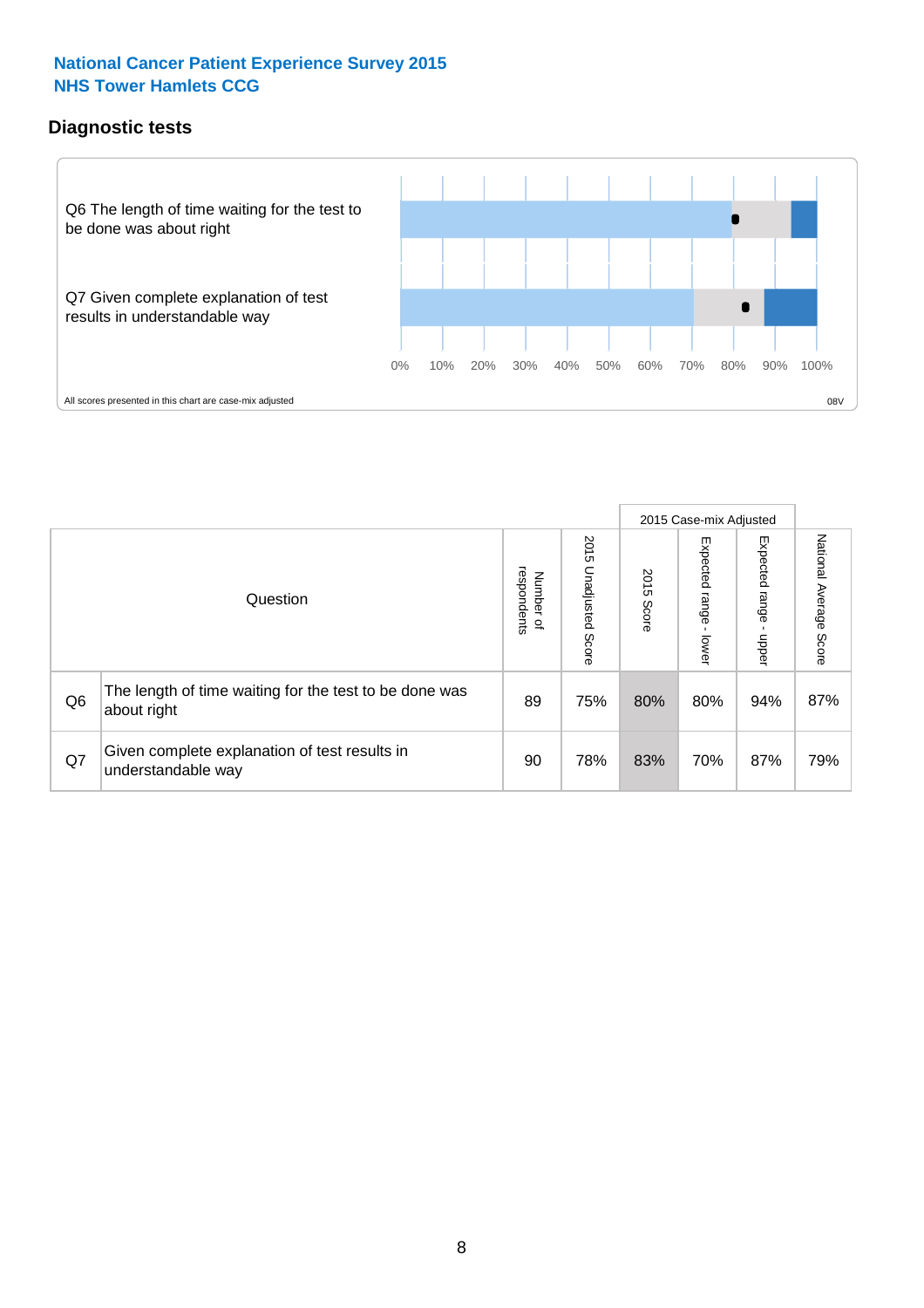#### **Finding out what was wrong with you**



|                |                                                                                            |                          |                                 |                      | 2015 Case-mix Adjusted                    |                                         |                        |
|----------------|--------------------------------------------------------------------------------------------|--------------------------|---------------------------------|----------------------|-------------------------------------------|-----------------------------------------|------------------------|
|                | Question                                                                                   | respondents<br>Number of | 2015<br><b>Unadjusted Score</b> | 2015<br><b>Score</b> | Expected range<br>$\blacksquare$<br>lower | Expected range<br>$\blacksquare$<br>ddo | National Average Score |
| Q8             | Patient told they could bring a family member or friend<br>when first told they had cancer | 85                       | 80%                             | 79%                  | 70%                                       | 87%                                     | 79%                    |
| Q <sub>9</sub> | Patient felt they were told sensitively that they had cancer                               | 105                      | 74%                             | 76%                  | 77%                                       | 91%                                     | 84%                    |
| Q10            | Patient completely understood the explanation of what<br>was wrong                         | 105                      | 73%                             | 77%                  | 65%                                       | 82%                                     | 73%                    |
| Q11            | Patient given easy to understand written information<br>about the type of cancer they had  | 89                       | 67%                             | 72%                  | 62%                                       | 81%                                     | 72%                    |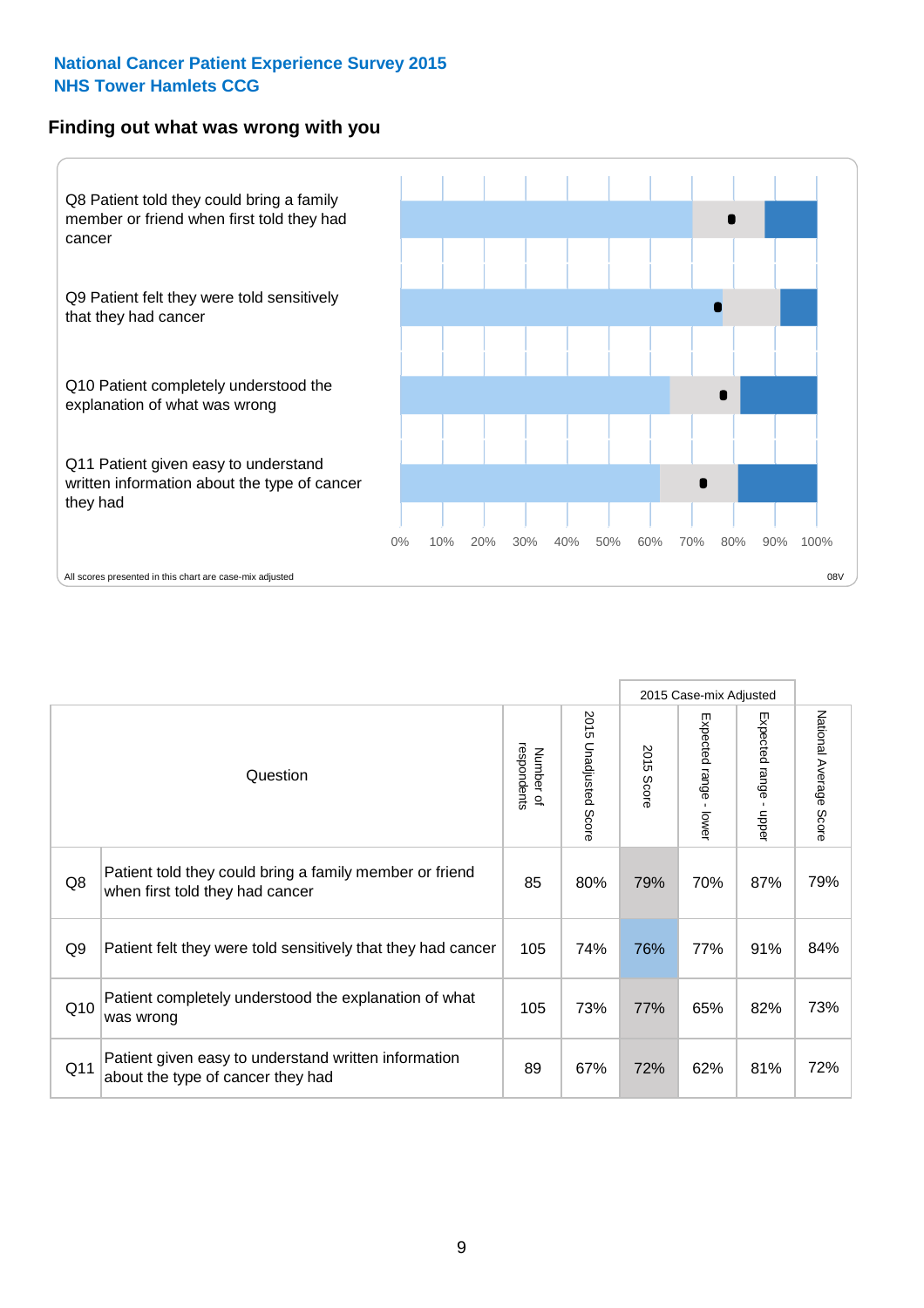#### **Finding out what was wrong with you**



|          |                                                                                         |                          |                          |               | 2015 Case-mix Adjusted                  |                        |                        |
|----------|-----------------------------------------------------------------------------------------|--------------------------|--------------------------|---------------|-----------------------------------------|------------------------|------------------------|
| Question |                                                                                         | Number of<br>respondents | 2015<br>Unadjusted Score | 2015<br>Score | Expected range<br>$\mathbf{I}$<br>lower | Expected range - upper | National Average Score |
| Q12      | Patient felt that treatment options were completely<br>explained                        | 96                       | 77%                      | 80%           | 75%                                     | 90%                    | 83%                    |
| Q13      | Possible side effects explained in an understandable way                                | 99                       | 76%                      | 77%           | 64%                                     | 82%                    | 73%                    |
| Q14      | Patient given practical advice and support in dealing with<br>side effects of treatment | 103                      | 60%                      | 63%           | 57%                                     | 75%                    | 66%                    |
| Q15      | Patient definitely told about side effects that could affect<br>them in the future      | 98                       | 54%                      | 53%           | 45%                                     | 64%                    | 54%                    |
| Q16      | Patient definitely involved in decisions about care and<br>treatment                    | 98                       | 73%                      | 79%           | 69%                                     | 86%                    | 78%                    |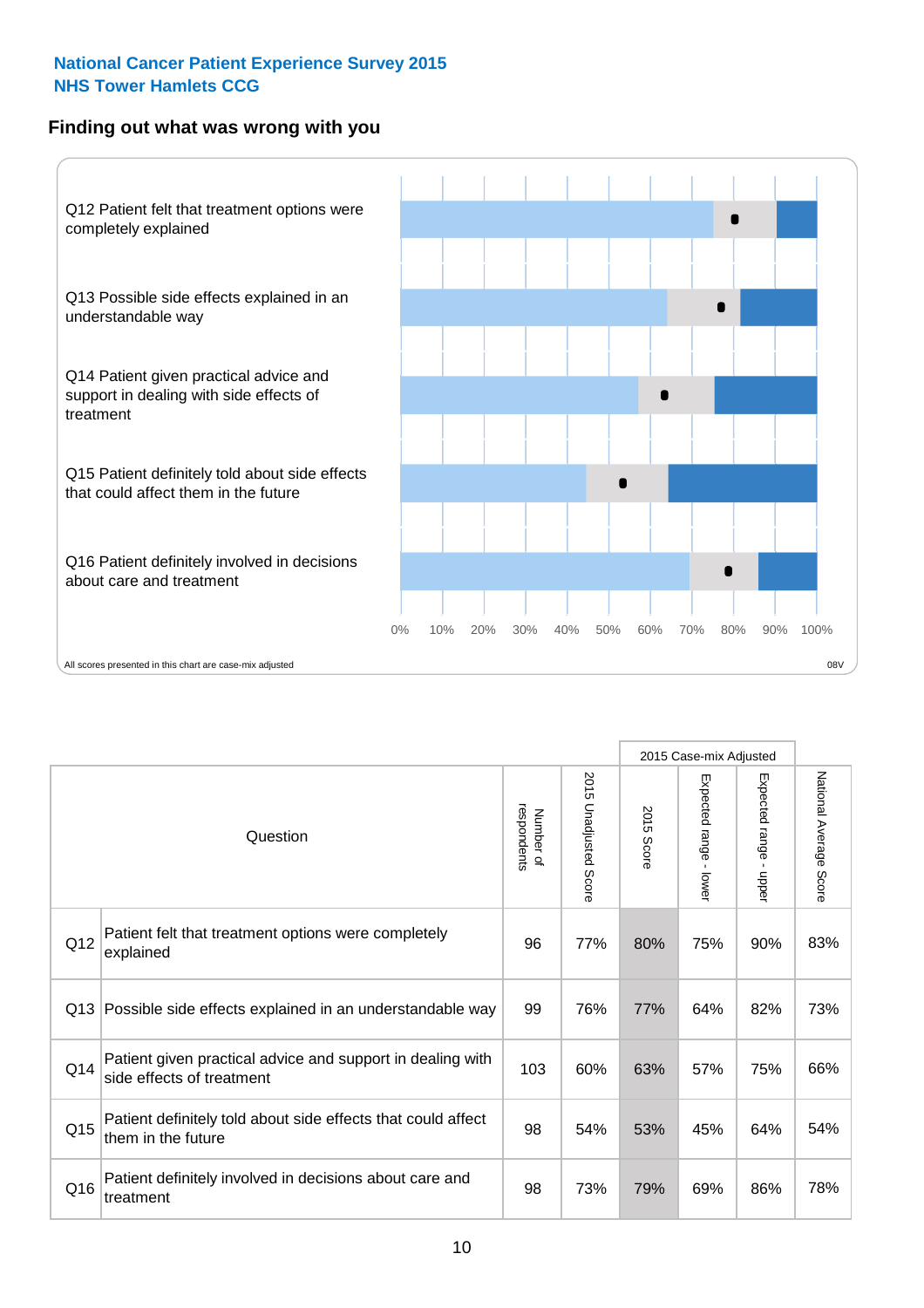#### **Clinical Nurse Specialist**



|     |                                                                                     |                          |                       |               | 2015 Case-mix Adjusted  |                         |                        |
|-----|-------------------------------------------------------------------------------------|--------------------------|-----------------------|---------------|-------------------------|-------------------------|------------------------|
|     | Question                                                                            | respondents<br>Number of | 2015 Unadjusted Score | 2015<br>Score | Expected range<br>lower | Expected range<br>nbber | National Average Score |
| Q17 | Patient given the name of the CNS who would support<br>them through their treatment | 97                       | 81%                   | 84%           | 84%                     | 96%                     | 90%                    |
|     | Q18 Patient found it easy to contact their CNS                                      | 72                       | 83%                   | 85%           | 78%                     | 95%                     | 87%                    |
| Q19 | Get understandable answers to important questions all or<br>most of the time        | 69                       | 75%                   | 82%           | 81%                     | 96%                     | 89%                    |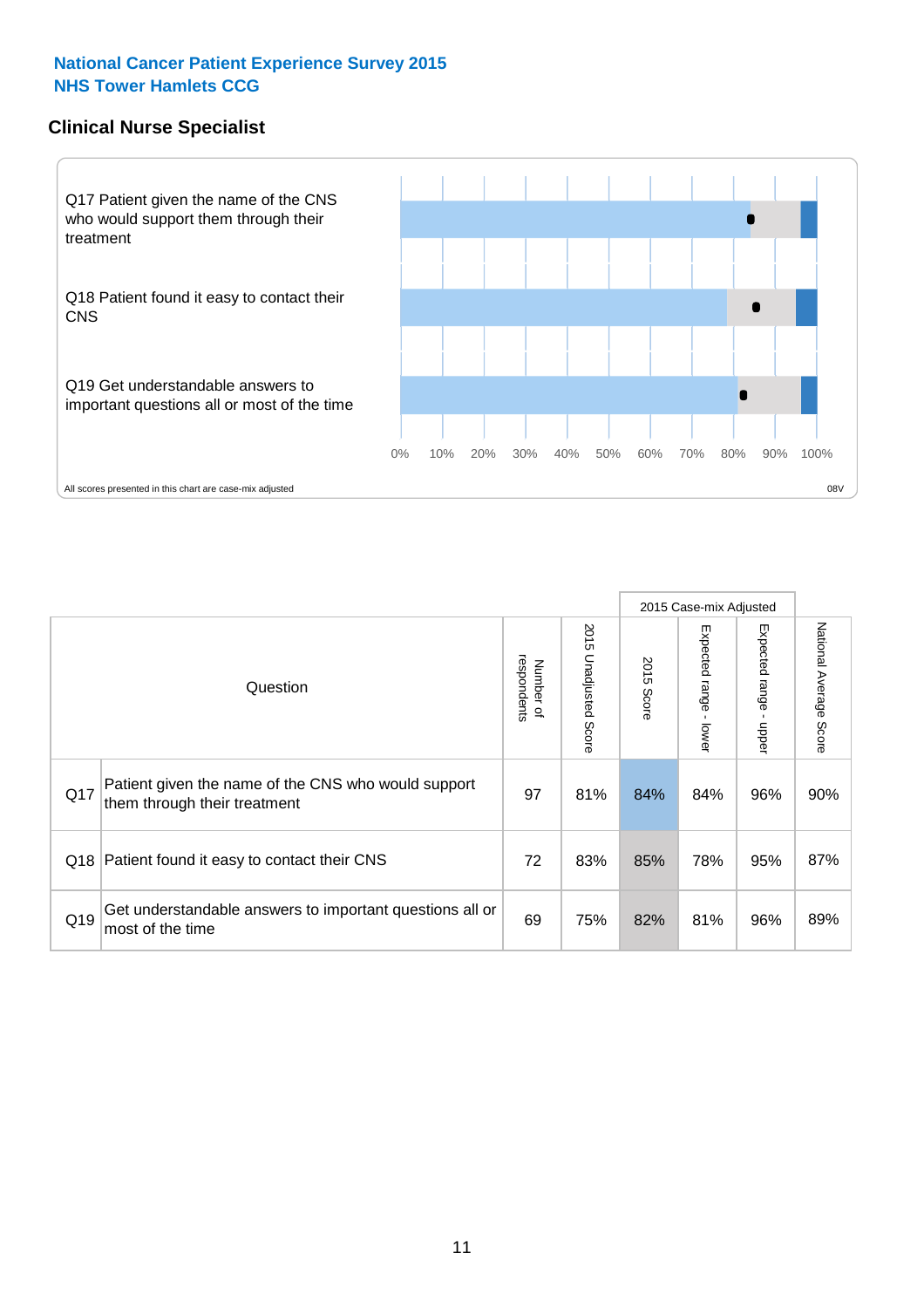#### **Support for people with cancer**



|                 |                                                                                            |                          |                                 |               | 2015 Case-mix Adjusted  |                                         |                        |
|-----------------|--------------------------------------------------------------------------------------------|--------------------------|---------------------------------|---------------|-------------------------|-----------------------------------------|------------------------|
|                 | Question                                                                                   | respondents<br>Number of | 2015<br><b>Unadjusted Score</b> | 2015<br>Score | Expected range<br>lower | Expected range<br>$\mathbf{I}$<br>nbber | National Average Score |
| Q20             | Hospital staff gave information about support groups                                       | 76                       | 72%                             | 76%           | 74%                     | 92%                                     | 83%                    |
| Q <sub>21</sub> | Hospital staff gave information about impact cancer could<br>have on day to day activities | 73                       | 78%                             | 81%           | 72%                     | 90%                                     | 81%                    |
| Q22             | Hospital staff gave information on getting financial help                                  | 64                       | 52%                             | 53%           | 42%                     | 67%                                     | 55%                    |
| Q <sub>23</sub> | Hospital staff told patient they could get free prescriptions                              | 64                       | 80%                             | 82%           | 70%                     | 90%                                     | 80%                    |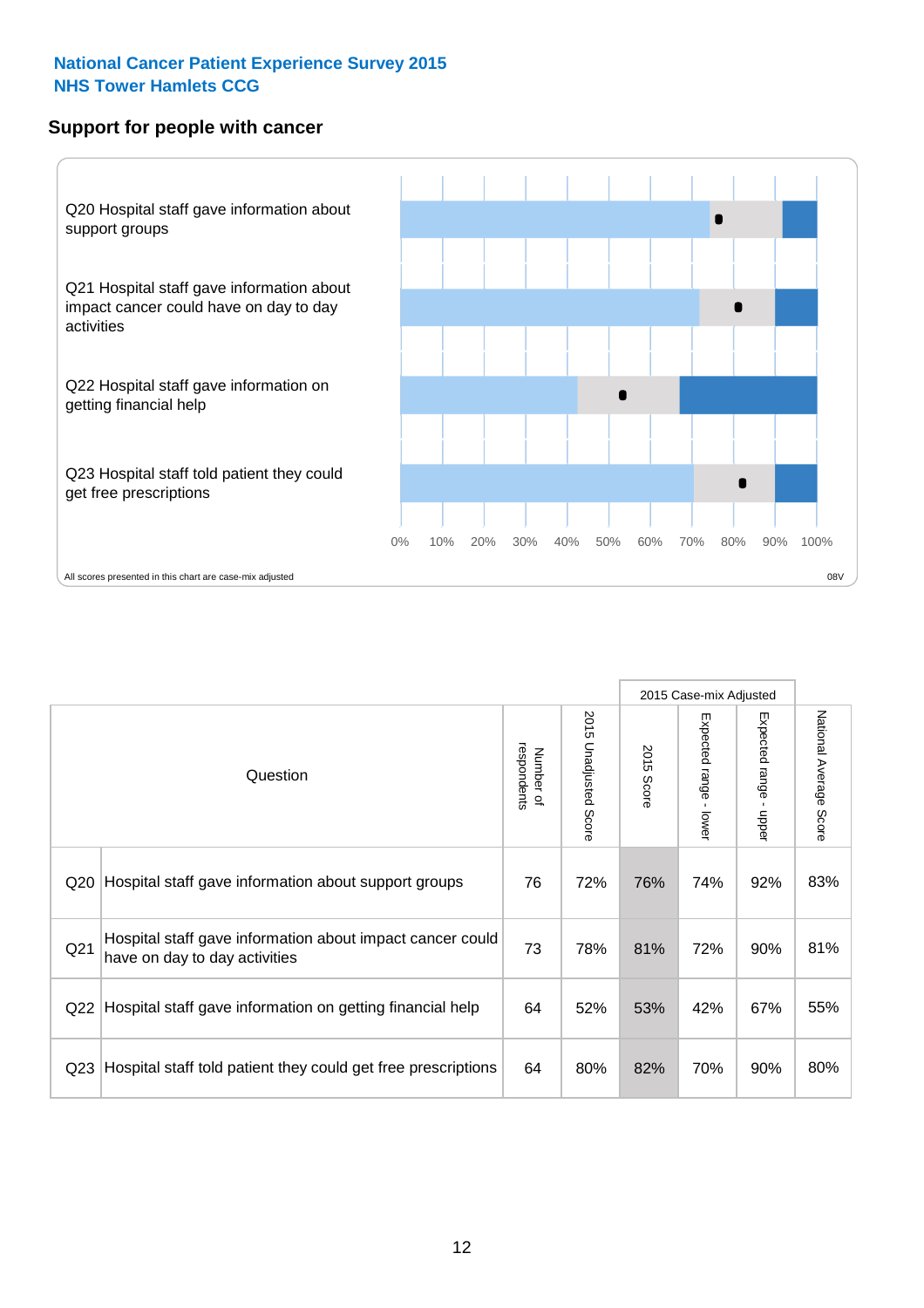### **Operations**



|     |                                                                 |                                              |                             |                   | 2015 Case-mix Adjusted     |                          |                              |
|-----|-----------------------------------------------------------------|----------------------------------------------|-----------------------------|-------------------|----------------------------|--------------------------|------------------------------|
|     | Question                                                        | respondents<br>Number<br>$\overline{\sigma}$ | 2015<br>Unadjusted<br>Score | 201<br>c<br>Score | Expected<br>range<br>lower | Expected<br>range<br>ddo | National<br>Average<br>Score |
| Q26 | Staff explained how operation had gone in<br>understandable way | 63                                           | 68%                         | 73%               | 67%                        | 88%                      | 78%                          |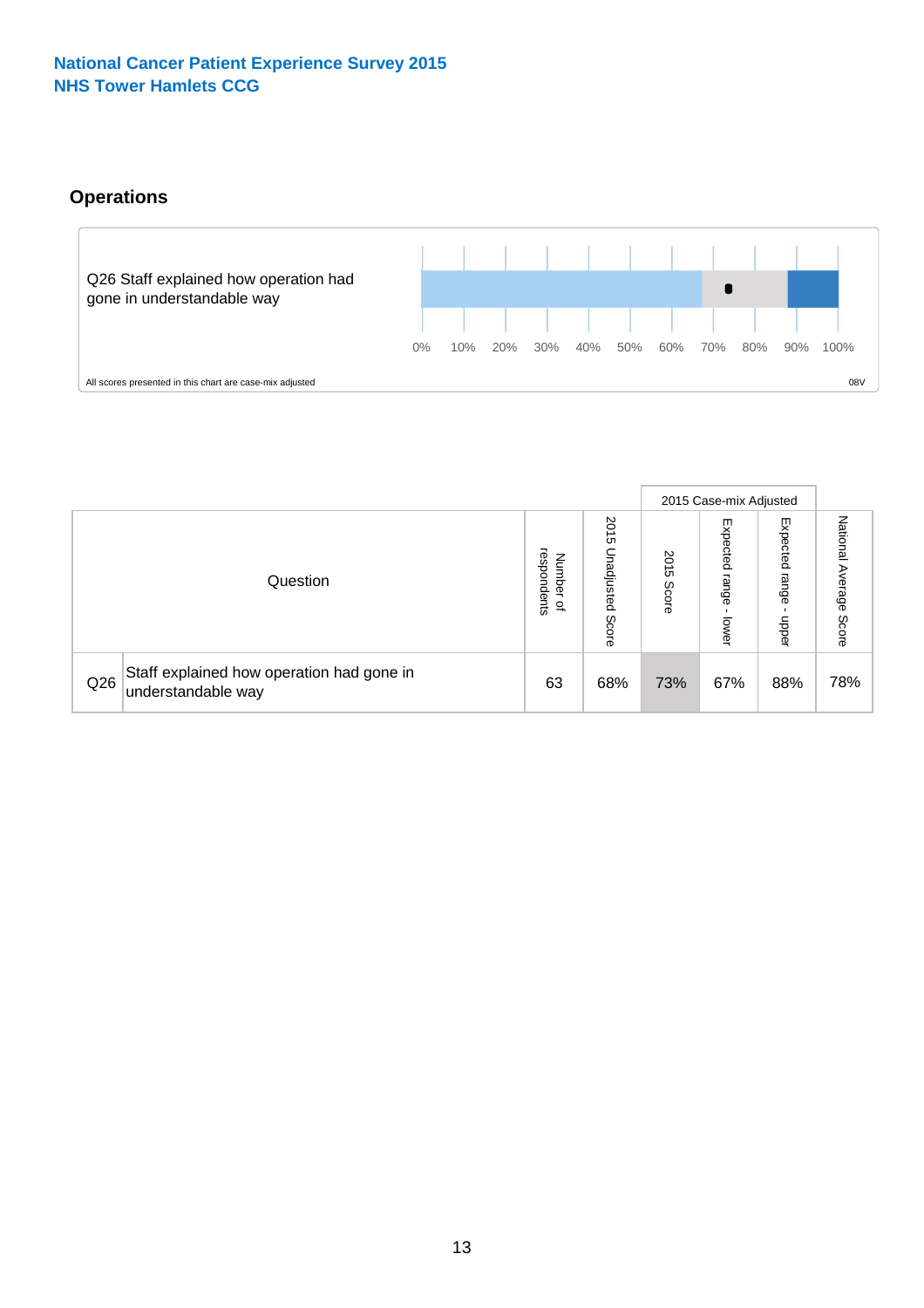#### **Hospital care as an inpatient (Part 1 of 3)**



All scores presented in this chart are case-mix adjusted (98V) and the extent of the second percentage scores presented in this chart are case-mix adjusted (98V) and the scores presented in this chart are case-mix adjusted

|                 |                                                                                           |                          |                       |                      | 2015 Case-mix Adjusted                    |                                           |                        |
|-----------------|-------------------------------------------------------------------------------------------|--------------------------|-----------------------|----------------------|-------------------------------------------|-------------------------------------------|------------------------|
|                 | Question                                                                                  | respondents<br>Number of | 2015 Unadjusted Score | 2015<br><b>Score</b> | Expected range<br>$\blacksquare$<br>lower | Expected range<br>$\blacksquare$<br>nbber | National Average Score |
| Q28             | Groups of doctors or nurses did not talk in front of patient<br>as if they were not there | 73                       | 71%                   | 79%                  | 72%                                       | 90%                                       | 81%                    |
| Q29             | Patient had confidence and trust in all doctors treating<br>them                          | 74                       | 76%                   | 79%                  | 76%                                       | 92%                                       | 84%                    |
| Q30             | Patient's family or someone close definitely had<br>opportunity to talk to doctor         | 59                       | 76%                   | 78%                  | 61%                                       | 84%                                       | 72%                    |
| Q <sub>31</sub> | Patient had confidence and trust in all ward nurses                                       | 74                       | 55%                   | 56%                  | 62%                                       | 83%                                       | 72%                    |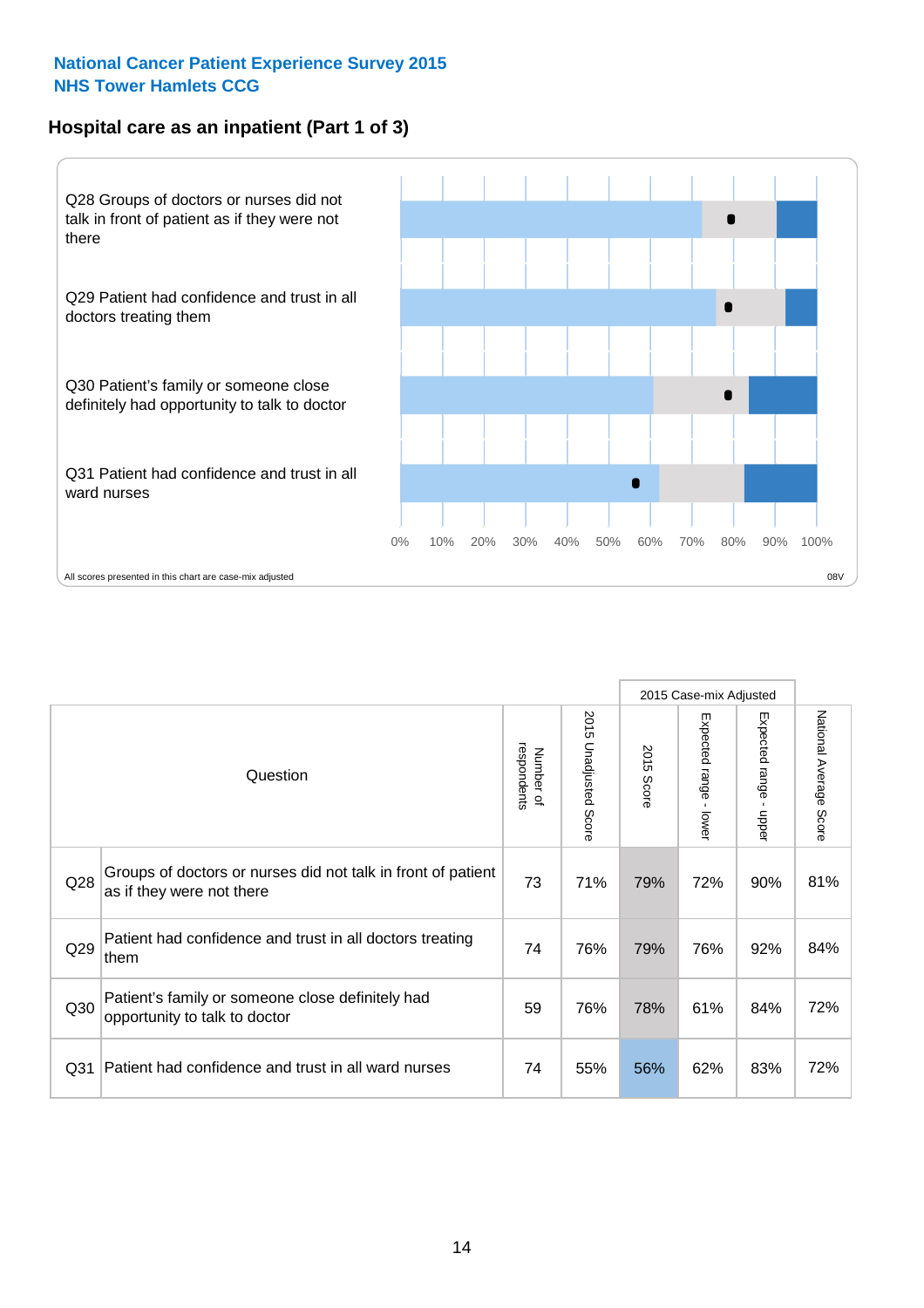#### **Hospital care as an inpatient (Part 2 of 3)**



2015 Case-mix Adjusted National Average Score 2015 Unadjusted Score Expected range - lower Expected range - upper 2015 Unadjusted Score Expected range - upper Expected range - lower Number of<br>respondents respondents 2015 Score 2015 Score Number of Question Q32 73 62% 66% 55% 77% Always / nearly always enough nurses on duty 66% Q33 73 45% 46% 53% 80% All staff asked patient what name they preferred to be called by 67% Q34 73 82% 84% 77% 93% Always given enough privacy when discussing condition or treatment 85% Patient was able to discuss worries or fears with staff during visit during visit  $\frac{32\%}{1000}$  of  $\frac{32\%}{1000}$  of  $\frac{32\%}{1000}$  of  $\frac{32\%}{1000}$  of  $\frac{32\%}{1000}$  of  $\frac{32\%}{1000}$  of  $\frac{32\%}{1000}$  of  $\frac{32\%}{1000}$  of  $\frac{32\%}{1000}$  of  $\frac{32\%}{1000}$  of  $\frac{3$ Q35 during visit **180 cm and all contracts** with the contracts and the contracts of the contracts of the contracts of the contracts of the contracts of the contracts of the contracts of the contracts of the contracts of th

National Average Score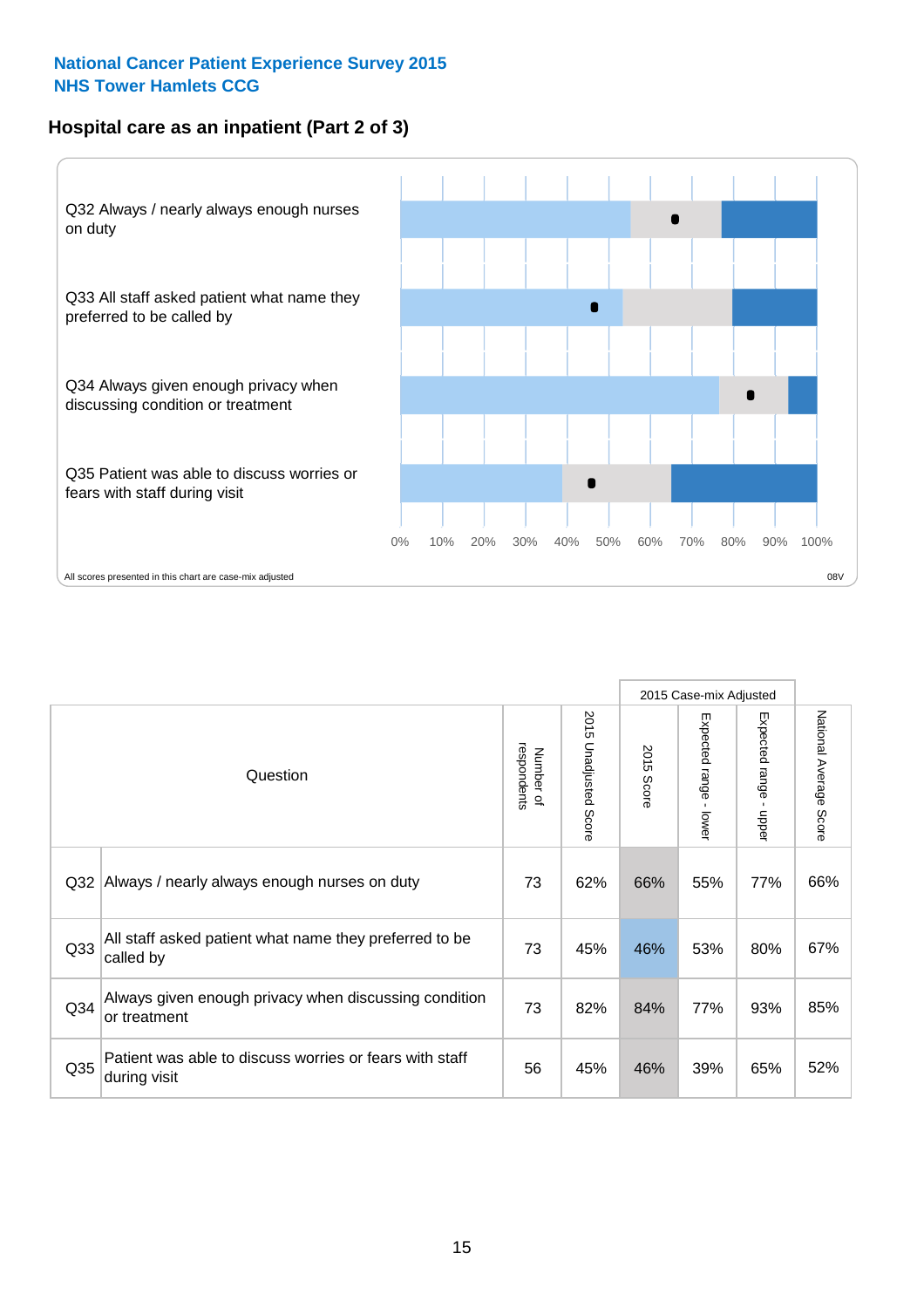#### **Hospital care as an inpatient (Part 3 of 3)**



|                 |                                                                                     |                          |                                 |               | 2015 Case-mix Adjusted  |                        |                        |
|-----------------|-------------------------------------------------------------------------------------|--------------------------|---------------------------------|---------------|-------------------------|------------------------|------------------------|
|                 | Question                                                                            | respondents<br>Number of | 2015<br><b>Unadjusted Score</b> | 2015<br>Score | Expected range<br>lower | Expected range - upper | National Average Score |
| Q36             | Hospital staff definitely did everything to help control pain                       | 65                       | 72%                             | 78%           | 75%                     | 93%                    | 84%                    |
| Q <sub>37</sub> | Always treated with respect and dignity by staff                                    | 74                       | 72%                             | 74%           | 80%                     | 95%                    | 87%                    |
| Q38             | Given clear written information about what should / should<br>not do post discharge | 63                       | 84%                             | 85%           | 76%                     | 93%                    | 84%                    |
| Q39             | Staff told patient who to contact if worried post discharge                         | 67                       | 93%                             | 94%           | 88%                     | 100%                   | 94%                    |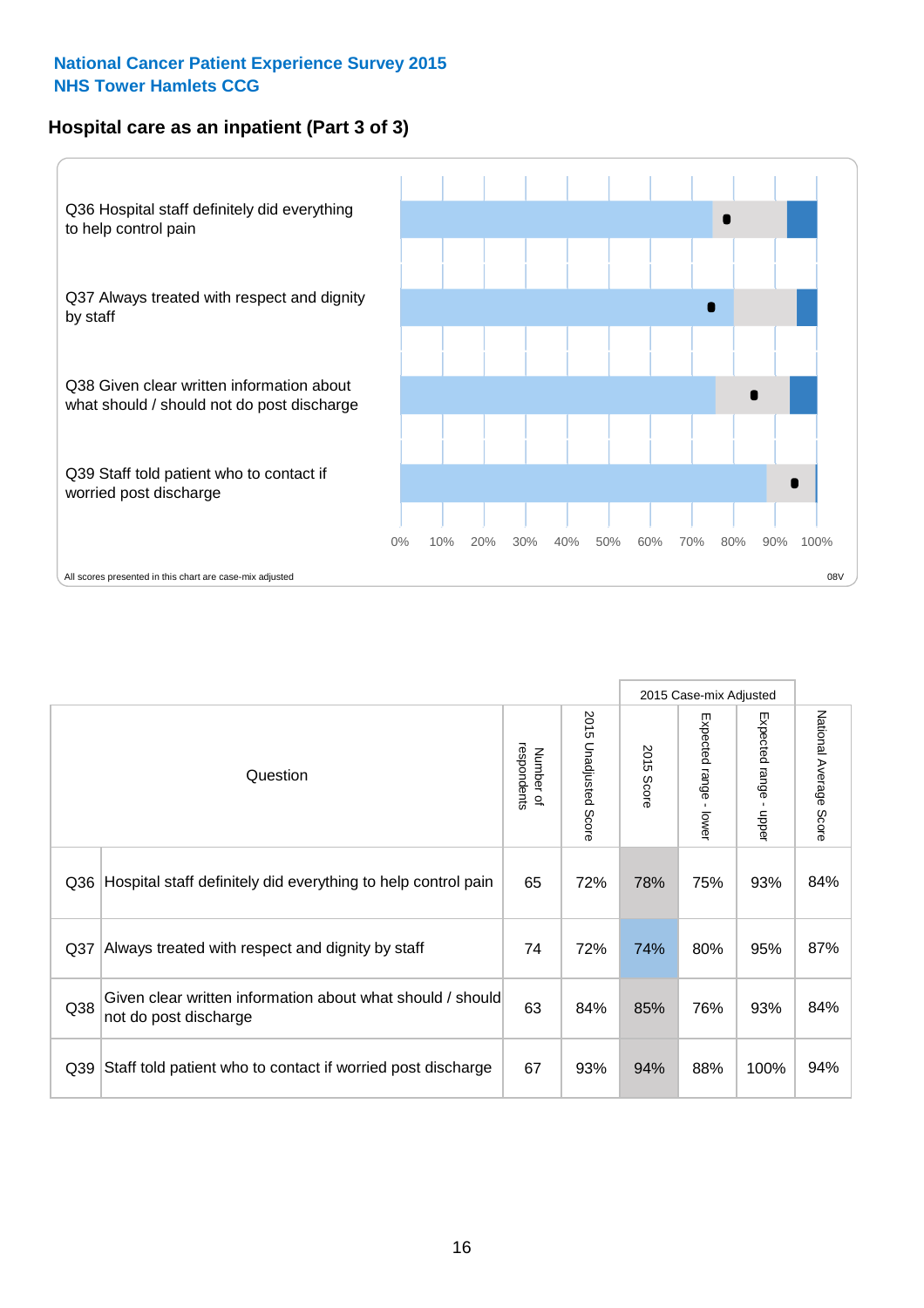#### **Hospital care as a day patient / outpatient (Part 1 of 2)**



|     |                                                                                    |                          |                                 |                      | 2015 Case-mix Adjusted                    |                                           |                        |
|-----|------------------------------------------------------------------------------------|--------------------------|---------------------------------|----------------------|-------------------------------------------|-------------------------------------------|------------------------|
|     | Question                                                                           | respondents<br>Number of | 2015<br><b>Unadjusted Score</b> | 2015<br><b>Score</b> | Expected range<br>$\blacksquare$<br>lower | Expected range<br>$\blacksquare$<br>nbber | National Average Score |
| Q41 | Patient was able to discuss worries or fears with staff<br>during visit            | 78                       | 60%                             | 65%                  | 60%                                       | 80%                                       | 70%                    |
| Q42 | Doctor had the right notes and other documentation with<br>them                    | 88                       | 100%                            | 96%                  | 91%                                       | 100%                                      | 96%                    |
| Q44 | Beforehand patient had all information needed about<br>radiotherapy treatment      | 35                       | 89%                             | 90%                  | 74%                                       | 97%                                       | 86%                    |
| Q45 | Patient given understandable information about whether<br>radiotherapy was working | 33                       | 64%                             | 63%                  | 43%                                       | 76%                                       | 60%                    |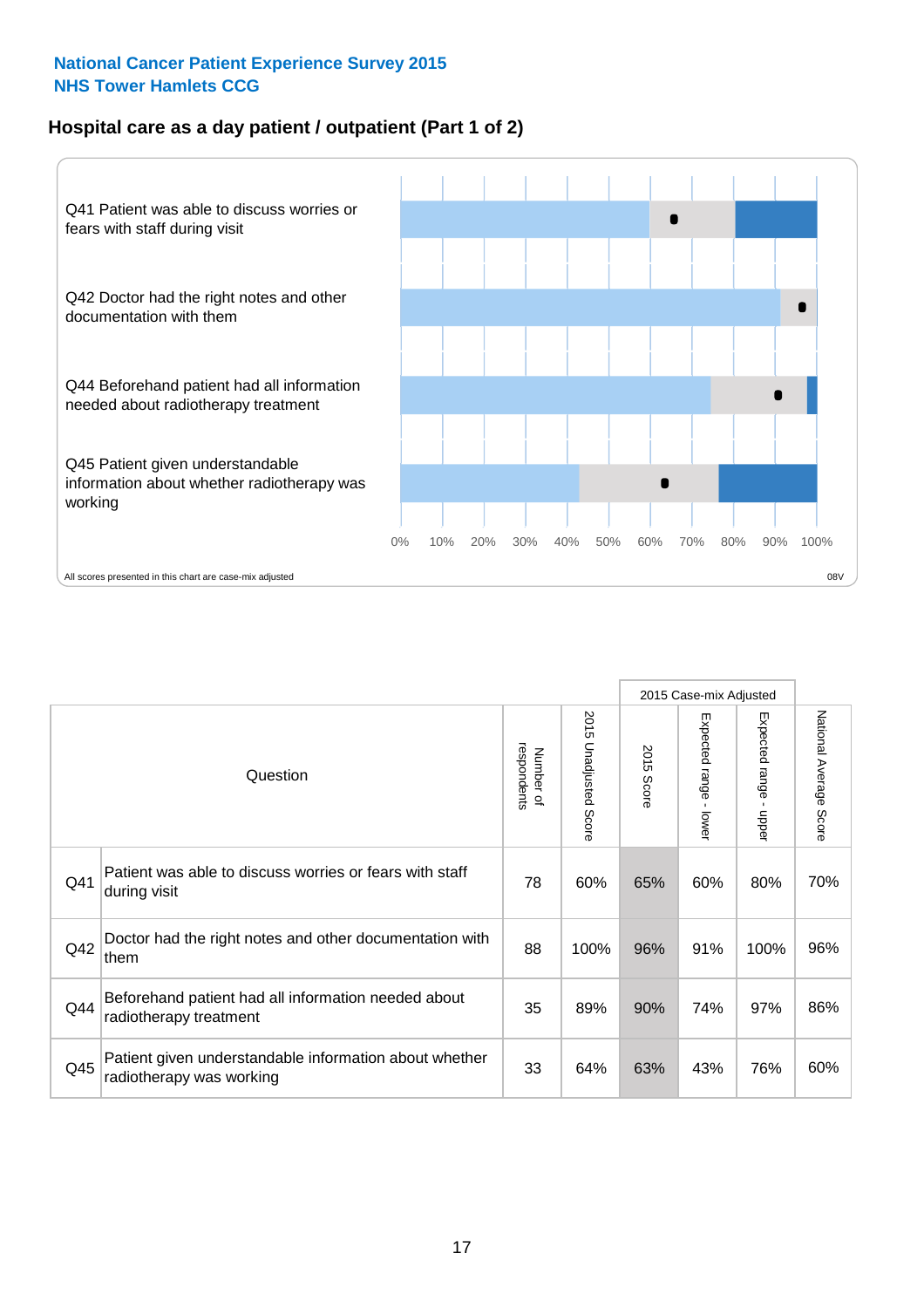#### **Hospital care as a day patient / outpatient (Part 2 of 2)**



|     |                                                                                    |                                       |                             |               |                              | 2015 Case-mix Adjusted  |                           |
|-----|------------------------------------------------------------------------------------|---------------------------------------|-----------------------------|---------------|------------------------------|-------------------------|---------------------------|
|     | Question                                                                           | respondents<br>Number<br>$\mathbf{Q}$ | 2015<br>Unadjusted<br>Score | 2015<br>Score | Expected<br>I range<br>lower | Expected range<br>doper | National Average<br>Score |
| Q47 | Beforehand patient had all information needed about<br>chemotherapy treatment      | 53                                    | 83%                         | 83%           | 74%                          | 94%                     | 84%                       |
| Q48 | Patient given understandable information about whether<br>chemotherapy was working | 52                                    | 60%                         | 62%           | 55%                          | 81%                     | 68%                       |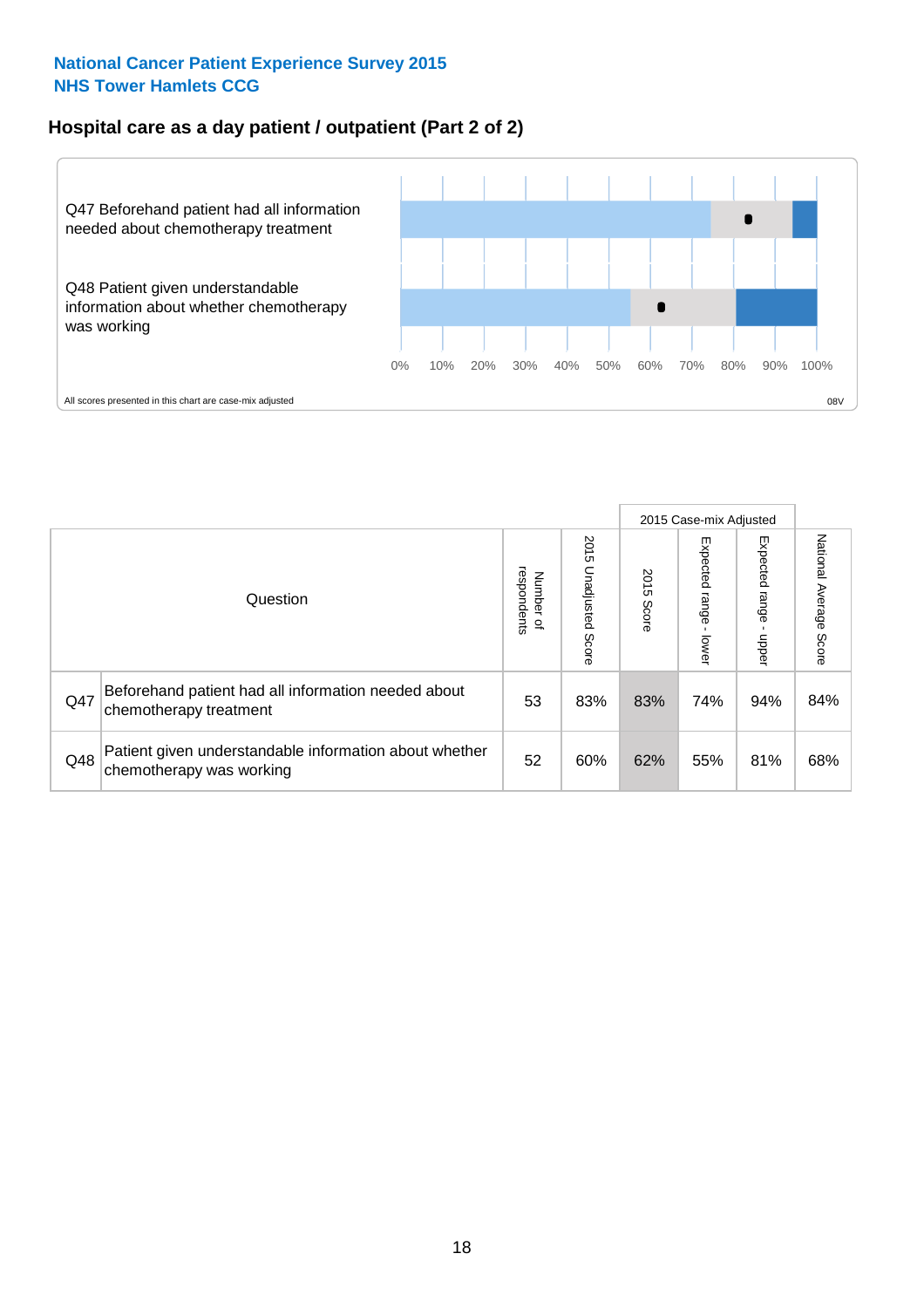#### **Home care and support**



All scores presented in this chart are case-mix adjusted

|     |                                                                                                     |                          |                       |               | 2015 Case-mix Adjusted       |                         |                                  |
|-----|-----------------------------------------------------------------------------------------------------|--------------------------|-----------------------|---------------|------------------------------|-------------------------|----------------------------------|
|     | Question                                                                                            | respondents<br>Number of | 2015 Unadjusted Score | 2015<br>Score | Expected<br>I range<br>lower | Expected range<br>nbber | National Average<br><b>Score</b> |
| Q49 | Hospital staff gave family or someone close all the<br>information needed to help with care at home | 77                       | 53%                   | 55%           | 46%                          | 69%                     | 58%                              |
| Q50 | Patient definitely given enough support from health or<br>social services during treatment          | 62                       | 47%                   | 52%           | 41%                          | 67%                     | 54%                              |
| Q51 | Patient definitely given enough support from health or<br>social services after treatment           | 41                       | 41%                   | 46%           | 30%                          | 60%                     | 45%                              |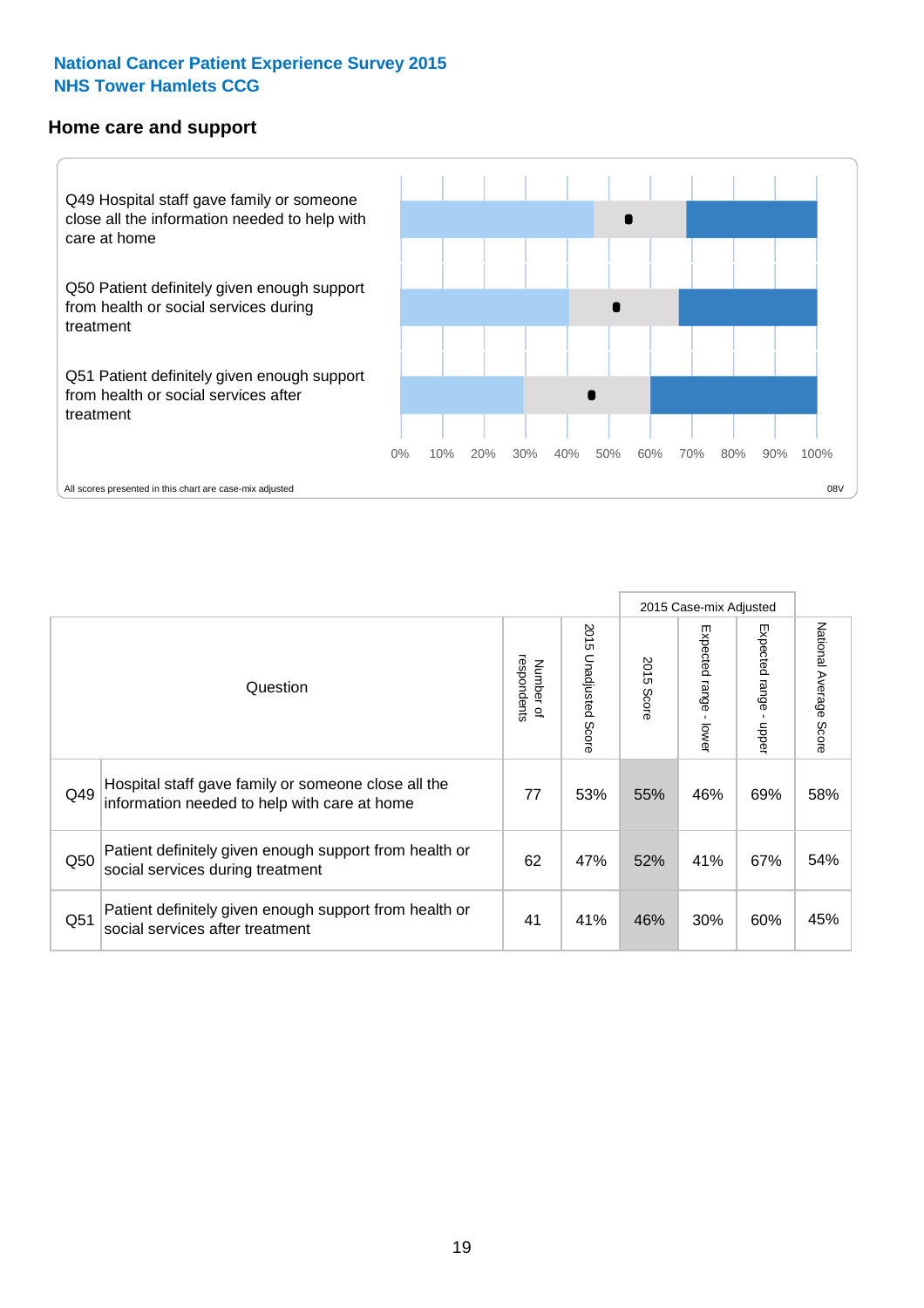#### **Care from your general practice**



|     |                                                                           |                                       |                             |               |                                   | 2015 Case-mix Adjusted     |                           |
|-----|---------------------------------------------------------------------------|---------------------------------------|-----------------------------|---------------|-----------------------------------|----------------------------|---------------------------|
|     | Question                                                                  | respondents<br>Number<br>$\mathbf{Q}$ | 2015<br>Unadjusted<br>Score | 2015<br>Score | Expected<br><b>Lange</b><br>lower | Expected<br>range<br>doper | National Average<br>Score |
| Q52 | GP given enough information about patient's condition<br>and treatment    | 88                                    | 85%                         | 92%           | 91%                               | 100%                       | 95%                       |
| Q53 | Practice staff definitely did everything they could to<br>support patient | 73                                    | 62%                         | 65%           | 51%                               | 74%                        | 63%                       |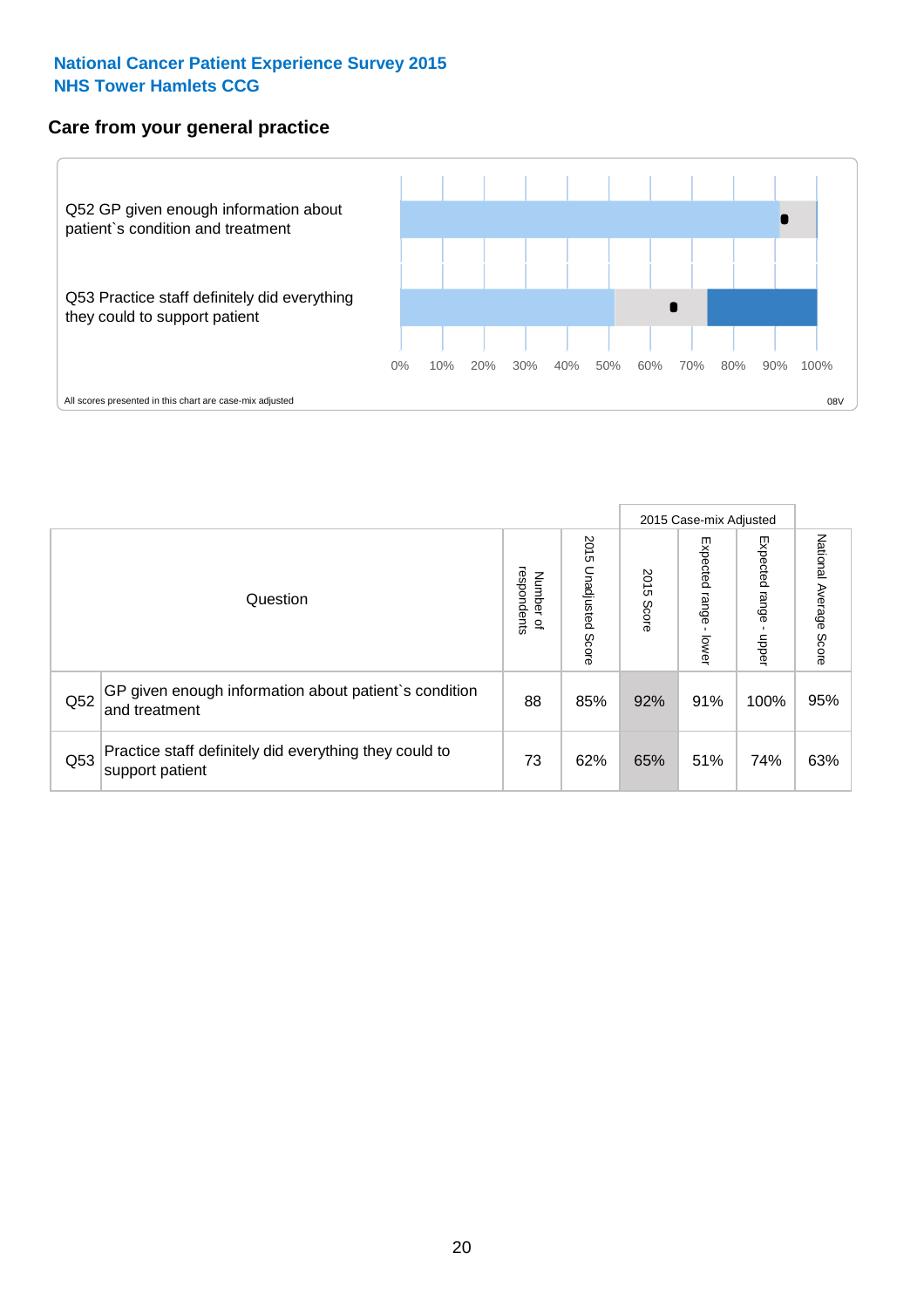#### **Your overall NHS care (Part 1 of 2)**



|     |                                                                    |                          |                                 | 2015 Case-mix Adjusted |                                         |                                           |                        |
|-----|--------------------------------------------------------------------|--------------------------|---------------------------------|------------------------|-----------------------------------------|-------------------------------------------|------------------------|
|     | Question                                                           | respondents<br>Number of | 2015<br><b>Unadjusted Score</b> | 2015<br><b>Score</b>   | Expected range<br>$\mathbf{I}$<br>lower | Expected range<br>$\blacksquare$<br>nbber | National Average Score |
| Q54 | Hospital and community staff always worked well together           | 95                       | 55%                             | 59%                    | 51%                                     | 71%                                       | 61%                    |
| Q55 | Patient given a care plan                                          | 90                       | 36%                             | 31%                    | 23%                                     | 43%                                       | 33%                    |
| Q56 | Overall the administration of the care was very good /<br>good     | 104                      | 82%                             | 84%                    | 83%                                     | 95%                                       | 89%                    |
| Q57 | Length of time for attending clinics and appointments was<br>right | 103                      | 55%                             | 56%                    | 55%                                     | 76%                                       | 66%                    |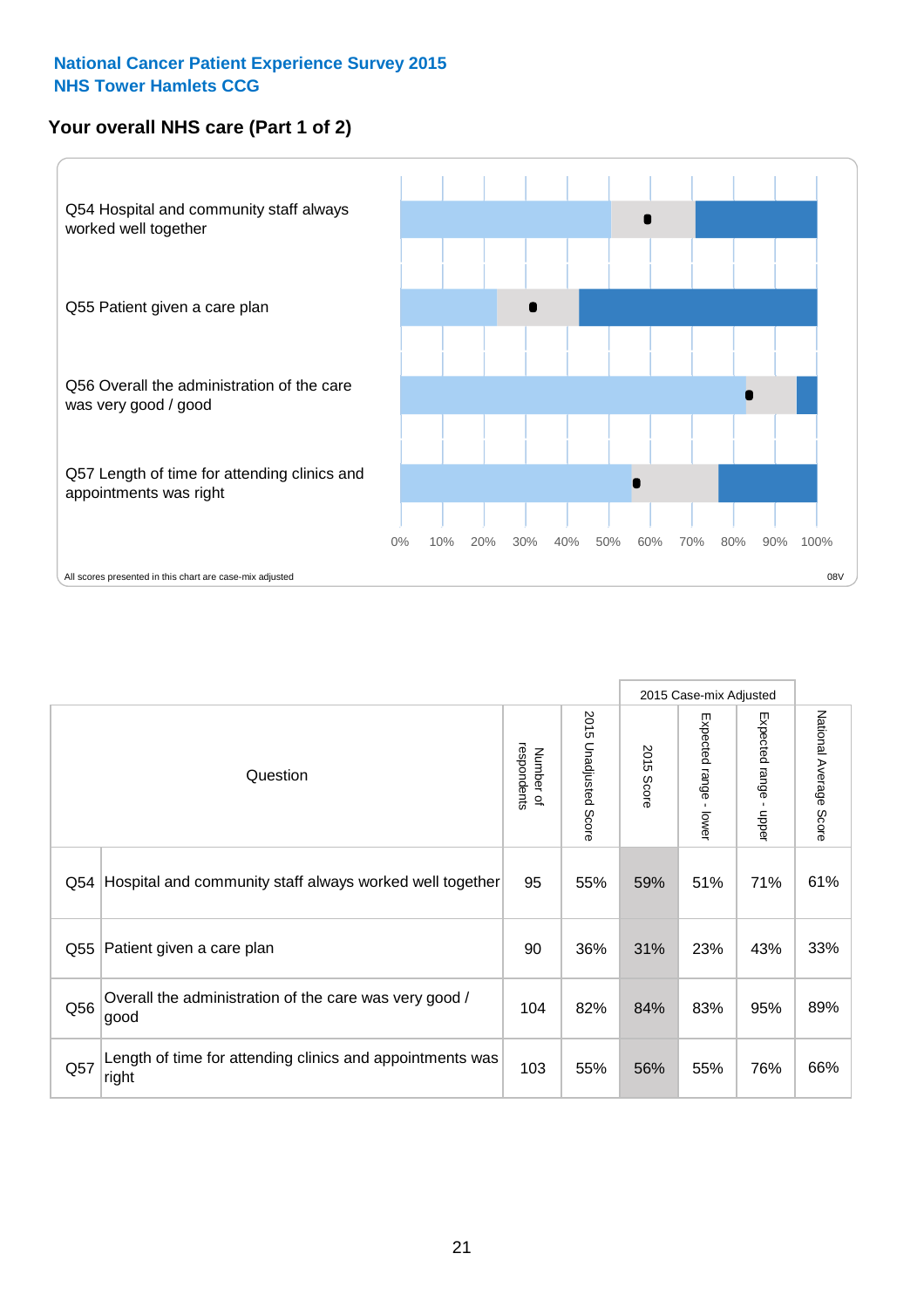#### **Your overall NHS care (Part 2 of 2)**



|     |                                                       |                                         |                             |               |                            | 2015 Case-mix Adjusted     |                        |
|-----|-------------------------------------------------------|-----------------------------------------|-----------------------------|---------------|----------------------------|----------------------------|------------------------|
|     | Question                                              | respondents<br>Number<br>$\overline{a}$ | 2015<br>Jnadjusted<br>Score | 2015<br>Score | Expected<br>range<br>lower | Expected<br>range<br>doper | National Average Score |
| Q58 | Taking part in cancer research discussed with patient | 99                                      | 42%                         | 42%           | 18%                        | 39%                        | 28%                    |



|     |                                                                        |                                              |                             |               |                                         | 2015 Case-mix Adjusted                   |                              |
|-----|------------------------------------------------------------------------|----------------------------------------------|-----------------------------|---------------|-----------------------------------------|------------------------------------------|------------------------------|
|     | Question                                                               | respondents<br>Number<br>$\overline{\sigma}$ | 2015<br>Jnadjusted<br>Score | 2015<br>Score | OWer<br>limit<br>range<br>₽<br>expected | Upper<br>limit<br>range<br>õ<br>expected | National<br>Average<br>Score |
| Q59 | Patient's average rating of care scored from very poor to<br>very good | 99                                           | 8.2                         | 8.5           | 8.4                                     | 9.0                                      | 8.7                          |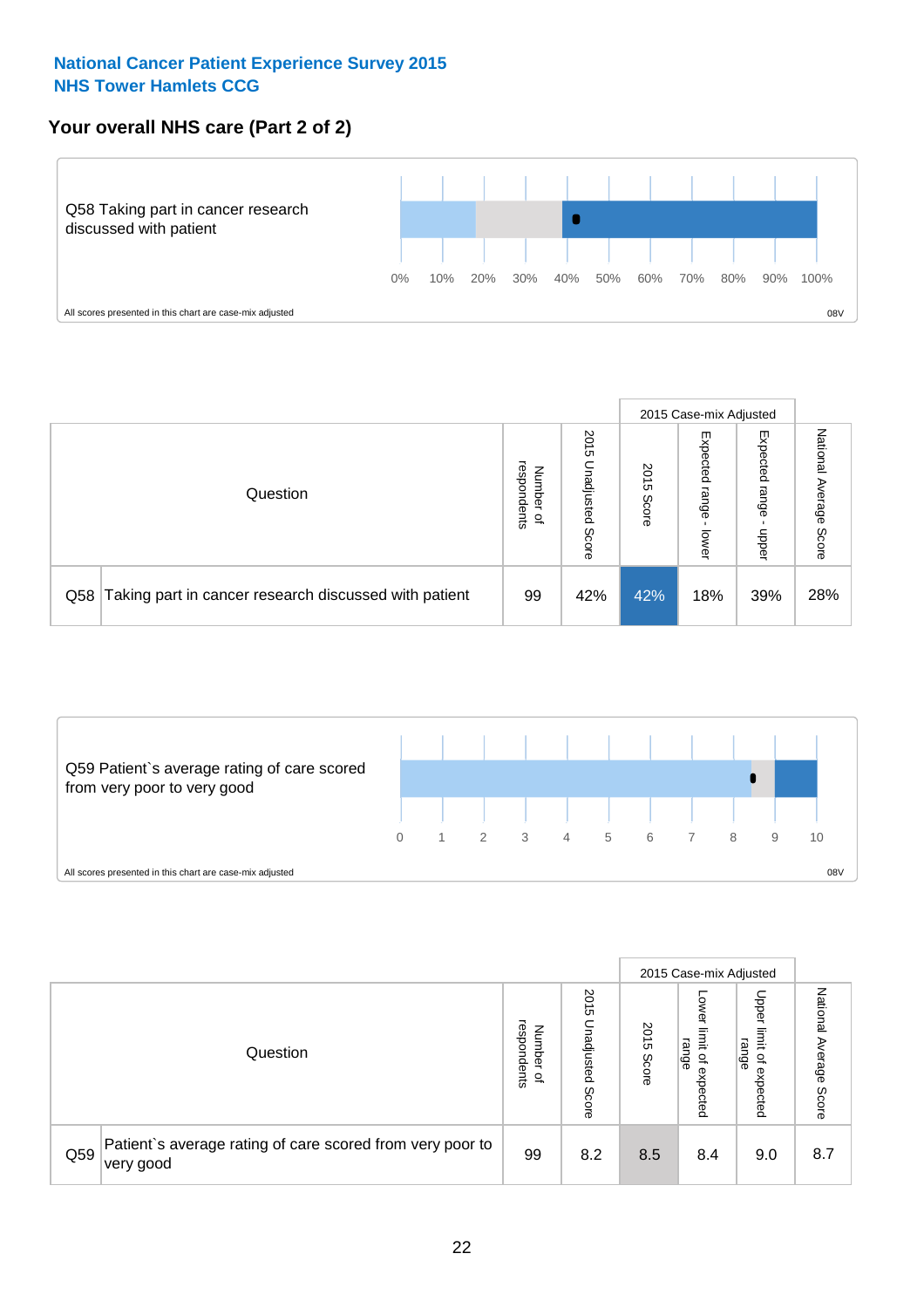### **Comparisons by tumour group for this CCG**

The following tables show the unadjusted CCG and the national percentage scores for each question broken down by tumour group. Where a cell in the table contains an asterisk this indicates that the number of patients in that group was below 21 and too small to display. Where a cell in the table contains "n.a." this indicates that there were no respondents for that tumour group.

### **Seeing your GP**

|                      | Q1. Saw GP once /<br>had to go to hospital | twice before being told | Q2. Patient thought<br>they were seen as<br>soon as necessary |                 |  |
|----------------------|--------------------------------------------|-------------------------|---------------------------------------------------------------|-----------------|--|
| <b>Cancer type</b>   | This CCG <sup>\$</sup>                     | <b>National</b>         | This CCG <sup>\$</sup>                                        | <b>National</b> |  |
| Brain / CNS          | n.a.                                       | 60%                     | $\star$                                                       | 77%             |  |
| <b>Breast</b>        | $\star$                                    | 93%                     | $\star$                                                       | 88%             |  |
| Colorectal / LGT     | $\star$                                    | 72%                     | $\star$                                                       | 80%             |  |
| Gynaecological       | $\star$                                    | 75%                     | $\star$                                                       | 78%             |  |
| Haematological       | $\star$                                    | 64%                     | $\star$                                                       | 80%             |  |
| <b>Head and Neck</b> | $\star$                                    | 77%                     | $\star$                                                       | 79%             |  |
| Lung                 | $\star$                                    | 69%                     | $\star$                                                       | 83%             |  |
| Prostate             | $\star$                                    | 79%                     | $\star$                                                       | 85%             |  |
| Sarcoma              | $\star$                                    | 64%                     | $\star$                                                       | 69%             |  |
| Skin                 | n.a.                                       | 91%                     | n.a.                                                          | 87%             |  |
| <b>Upper Gastro</b>  | $\star$                                    | 70%                     | $\star$                                                       | 78%             |  |
| Urological           | $\star$                                    | 81%                     | $\star$                                                       | 84%             |  |
| Other                | $\star$                                    | 70%                     | $\star$                                                       | 78%             |  |
| <b>All Cancers</b>   | 60%                                        | 76%                     | 69%                                                           | 82%             |  |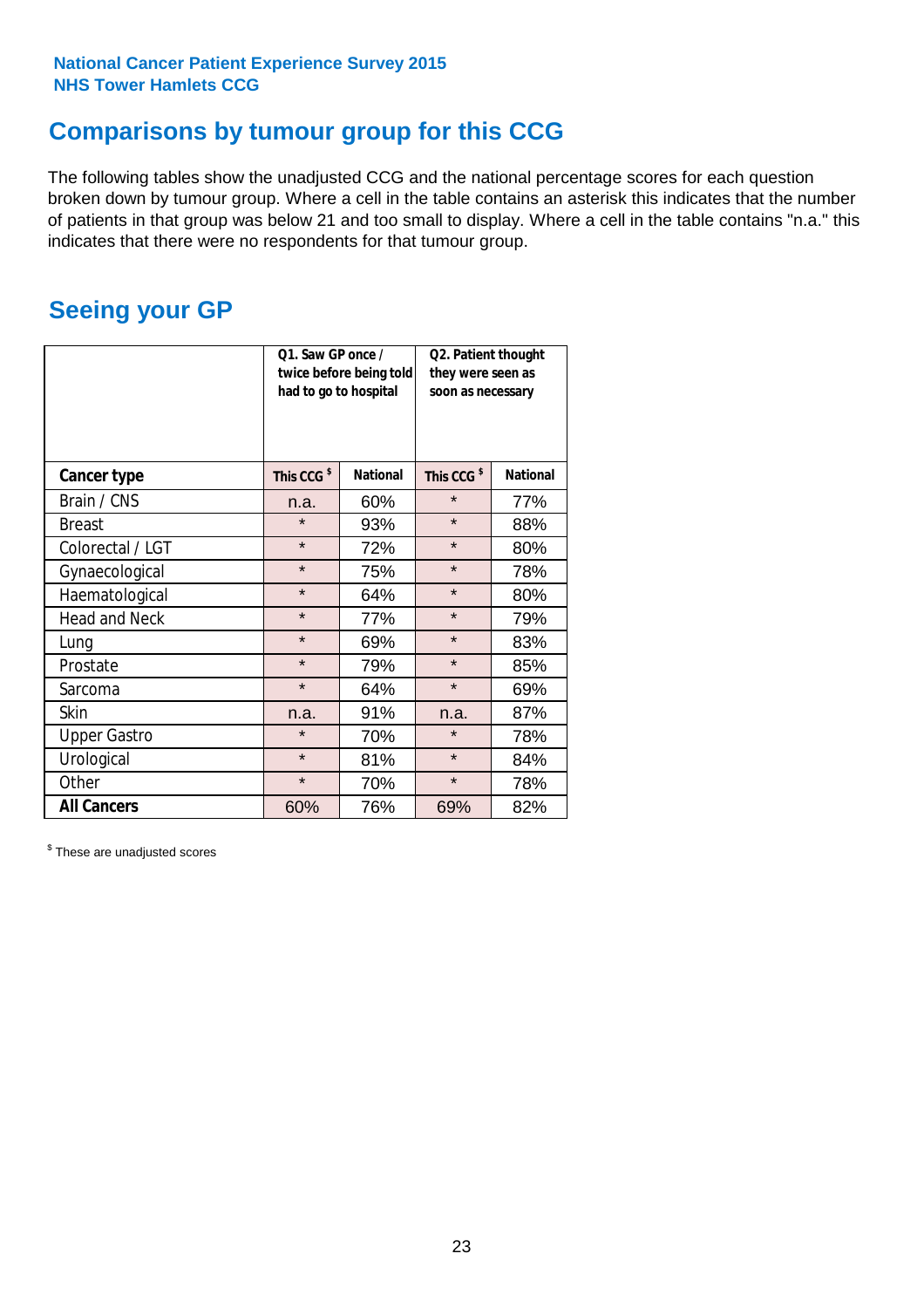## **Diagnostic tests**

|                      | be done was about<br>right | Q6. The length of time<br>waiting for the test to | Q7. Given complete<br>explanation of test<br>results in<br>understandable way |                 |  |
|----------------------|----------------------------|---------------------------------------------------|-------------------------------------------------------------------------------|-----------------|--|
| <b>Cancer type</b>   | This CCG <sup>\$</sup>     | <b>National</b>                                   | This CCG <sup>\$</sup>                                                        | <b>National</b> |  |
| Brain / CNS          | $\star$                    | 87%                                               | $\star$                                                                       | 69%             |  |
| <b>Breast</b>        | $\star$                    | 90%                                               | $\star$                                                                       | 82%             |  |
| Colorectal / LGT     | $\star$                    | 86%                                               | $\star$                                                                       | 81%             |  |
| Gynaecological       | $\star$                    | 84%                                               | $\star$                                                                       | 76%             |  |
| Haematological       | $\star$                    | 87%                                               | $\star$                                                                       | 76%             |  |
| <b>Head and Neck</b> | $\star$                    | 84%                                               | $\star$                                                                       | 77%             |  |
| Lung                 | $\star$                    | 87%                                               | $\star$                                                                       | 78%             |  |
| Prostate             | $\star$                    | 85%                                               | $\star$                                                                       | 79%             |  |
| Sarcoma              | n.a.                       | 81%                                               | n.a.                                                                          | 77%             |  |
| Skin                 | n.a.                       | 89%                                               | n.a.                                                                          | 85%             |  |
| <b>Upper Gastro</b>  | $\star$                    | 83%                                               | $\star$                                                                       | 77%             |  |
| Urological           | $\star$                    | 85%                                               | $\star$                                                                       | 78%             |  |
| Other                | $\star$                    | 85%                                               | $\star$                                                                       | 76%             |  |
| <b>All Cancers</b>   | 75%                        | 87%                                               | 78%                                                                           | 79%             |  |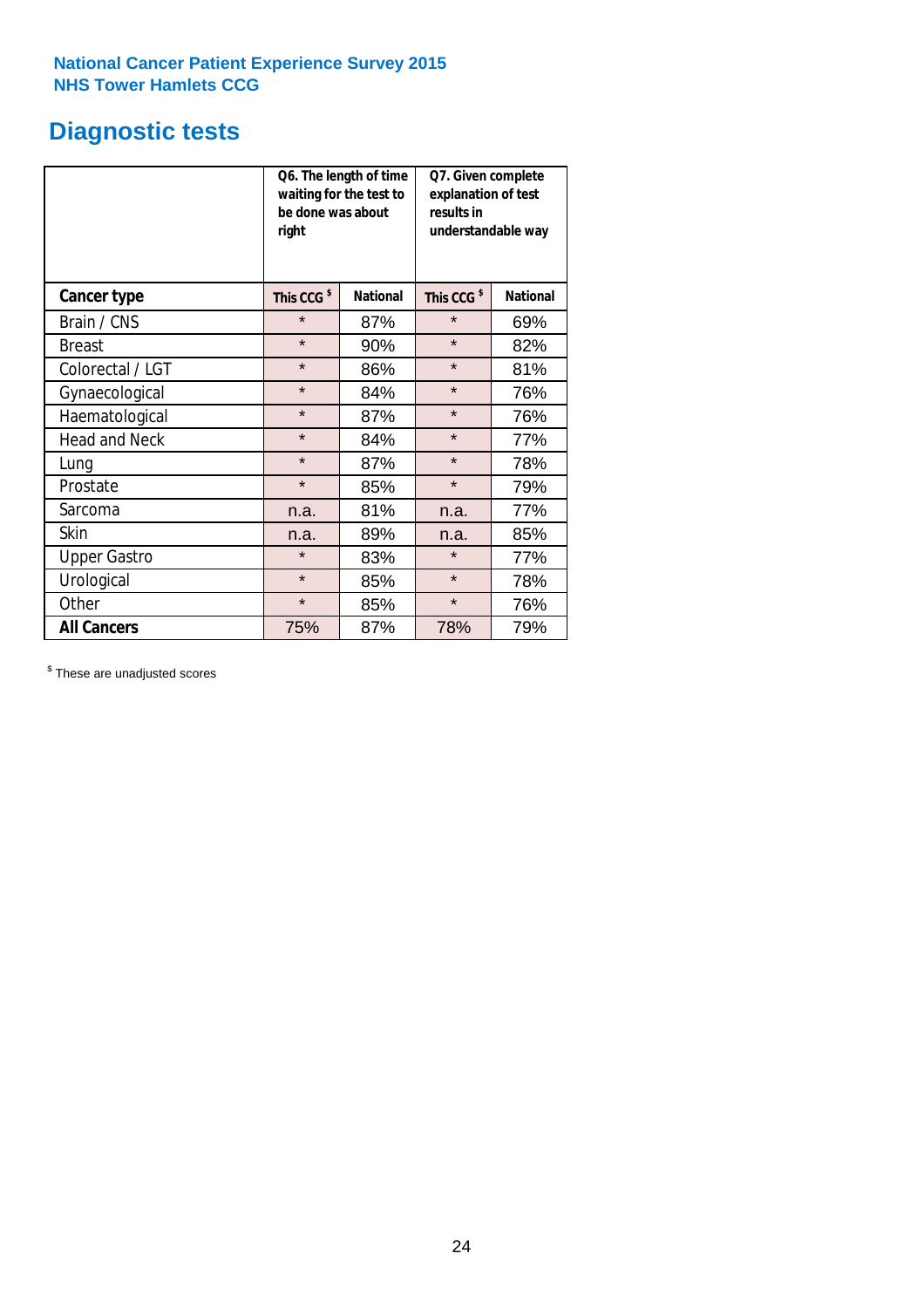## **Finding out what was wrong with you**

|                      | Q8. Patient told they<br>could bring a family<br>member or friend<br>when first told they<br>had cancer |                 | Q9. Patient felt they<br>were told sensitively<br>that they had cancer |                 | Q10. Patient<br>completely understood<br>the explanation of<br>what was wrong |                 | Q11. Patient given<br>easy to understand<br>written information<br>about the type of<br>cancer they had |                 |
|----------------------|---------------------------------------------------------------------------------------------------------|-----------------|------------------------------------------------------------------------|-----------------|-------------------------------------------------------------------------------|-----------------|---------------------------------------------------------------------------------------------------------|-----------------|
| Cancer type          | This CCG <sup>\$</sup>                                                                                  | <b>National</b> | This CCG <sup>\$</sup>                                                 | <b>National</b> | This CCG <sup>\$</sup>                                                        | <b>National</b> | This CCG <sup>\$</sup>                                                                                  | <b>National</b> |
| Brain / CNS          | $\star$                                                                                                 | 85%             | $\star$                                                                | 79%             | $\star$                                                                       | 60%             | $\star$                                                                                                 | 62%             |
| <b>Breast</b>        | $\star$                                                                                                 | 83%             | $\star$                                                                | 88%             | $\star$                                                                       | 78%             | $\star$                                                                                                 | 76%             |
| Colorectal / LGT     | $\star$                                                                                                 | 83%             | $\star$                                                                | 85%             | $\star$                                                                       | 79%             | $\star$                                                                                                 | 71%             |
| Gynaecological       | $\star$                                                                                                 | 75%             | $\star$                                                                | 83%             | $\star$                                                                       | 73%             | $\star$                                                                                                 | 69%             |
| Haematological       | $\star$                                                                                                 | 75%             | $\star$                                                                | 83%             | $\star$                                                                       | 60%             | $\star$                                                                                                 | 74%             |
| <b>Head and Neck</b> | $\star$                                                                                                 | 73%             | $\star$                                                                | 85%             | $\star$                                                                       | 75%             | $\star$                                                                                                 | 61%             |
| Lung                 | $\star$                                                                                                 | 80%             | $\star$                                                                | 83%             | $\star$                                                                       | 75%             | $\star$                                                                                                 | 66%             |
| Prostate             | $\star$                                                                                                 | 80%             | $\star$                                                                | 84%             | $\star$                                                                       | 78%             | $\star$                                                                                                 | 80%             |
| Sarcoma              | $\star$                                                                                                 | 77%             | $\star$                                                                | 82%             | $\star$                                                                       | 63%             | $\star$                                                                                                 | 61%             |
| Skin                 | n.a.                                                                                                    | 71%             | n.a.                                                                   | 90%             | n.a.                                                                          | 83%             | n.a.                                                                                                    | 84%             |
| <b>Upper Gastro</b>  | $\star$                                                                                                 | 79%             | $\star$                                                                | 79%             | $\star$                                                                       | 72%             | $\star$                                                                                                 | 64%             |
| Urological           | $\star$                                                                                                 | 74%             | $\star$                                                                | 82%             | $\star$                                                                       | 76%             | $\star$                                                                                                 | 71%             |
| Other                | $\star$                                                                                                 | 77%             | $\star$                                                                | 82%             | $\star$                                                                       | 72%             | $\star$                                                                                                 | 61%             |
| <b>All Cancers</b>   | 80%                                                                                                     | 79%             | 74%                                                                    | 84%             | 73%                                                                           | 73%             | 67%                                                                                                     | 72%             |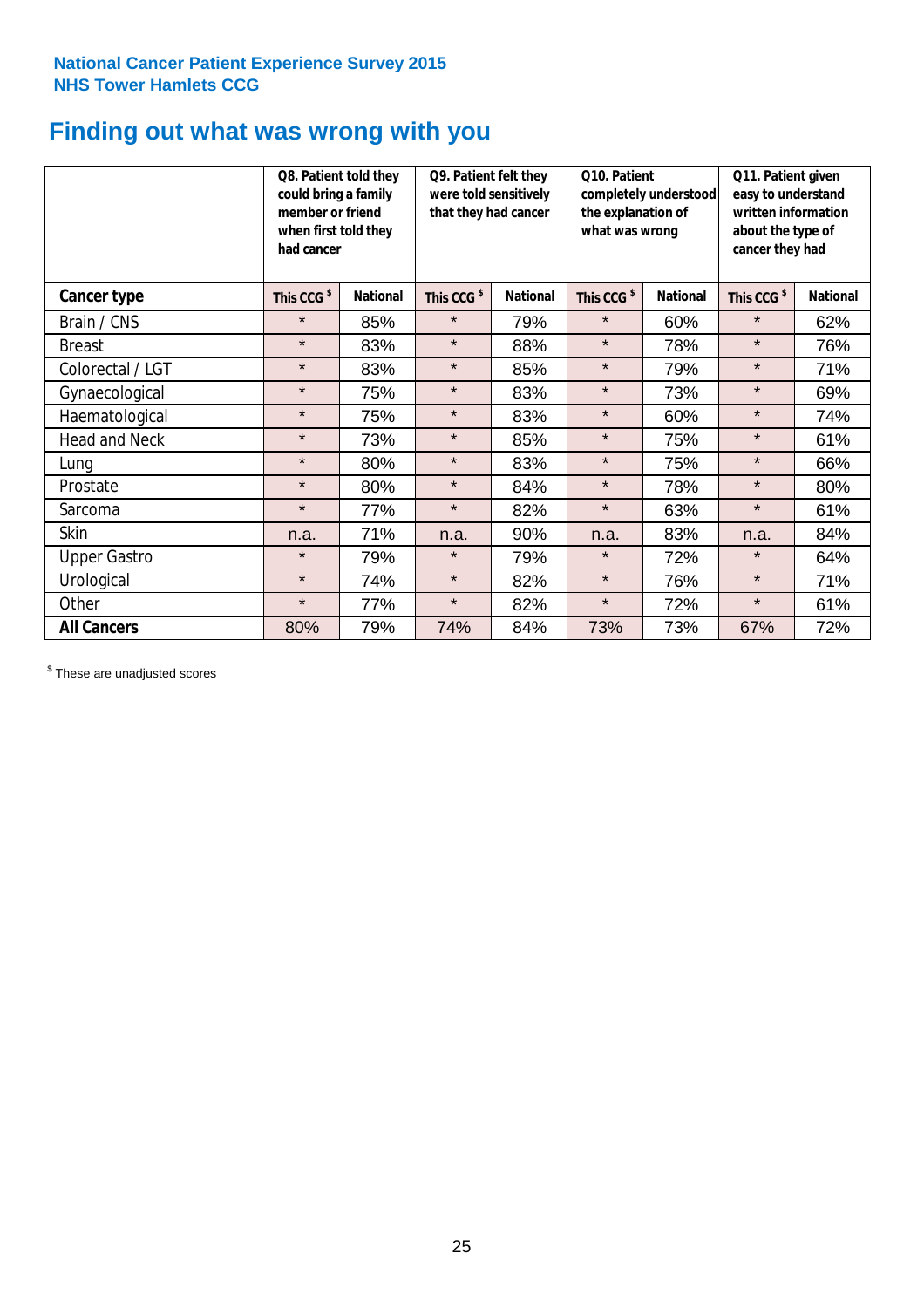## **Deciding the best treatment for you**

|                      | treatment options<br>were completely<br>explained | Q12. Patient felt that | Q13. Possible side<br>understandable way | effects explained in an | Q14. Patient given<br>practical advice and<br>support in dealing with<br>side effects of<br>treatment |                 |  |
|----------------------|---------------------------------------------------|------------------------|------------------------------------------|-------------------------|-------------------------------------------------------------------------------------------------------|-----------------|--|
| <b>Cancer type</b>   | This CCG <sup>\$</sup>                            | <b>National</b>        | This CCG <sup>\$</sup>                   | <b>National</b>         | This CCG <sup>\$</sup>                                                                                | <b>National</b> |  |
| Brain / CNS          | $\star$                                           | 80%                    | $\star$                                  | 71%                     | $\star$                                                                                               | 62%             |  |
| <b>Breast</b>        | $\star$                                           | 84%                    | $\star$                                  | 76%                     | $\star$                                                                                               | 69%             |  |
| Colorectal / LGT     | $\star$                                           | 85%                    | $\star$                                  | 75%                     | $\star$                                                                                               | 68%             |  |
| Gynaecological       | $\star$                                           | 84%                    | $\star$                                  | 76%                     | $\star$                                                                                               | 68%             |  |
| Haematological       | $\star$                                           | 81%                    | $\star$                                  | 69%                     | $\star$                                                                                               | 65%             |  |
| <b>Head and Neck</b> | $\star$                                           | 85%                    | $\star$                                  | 72%                     | $\star$                                                                                               | 67%             |  |
| Lung                 | $\star$                                           | 84%                    | $\star$                                  | 74%                     | $\star$                                                                                               | 69%             |  |
| Prostate             | $\star$                                           | 80%                    | $\star$                                  | 71%                     | $\star$                                                                                               | 61%             |  |
| Sarcoma              | $\star$                                           | 82%                    | $\star$                                  | 75%                     | $\star$                                                                                               | 66%             |  |
| Skin                 | n.a.                                              | 88%                    | n.a.                                     | 75%                     | n.a.                                                                                                  | 74%             |  |
| <b>Upper Gastro</b>  | $\star$                                           | 83%                    | $\star$                                  | 72%                     | $\star$                                                                                               | 66%             |  |
| Urological           | $\star$                                           | 80%                    | $\star$                                  | 69%                     | $\star$                                                                                               | 61%             |  |
| Other                | $\star$                                           | 80%                    | $\star$<br>72%                           |                         | $\star$                                                                                               | 64%             |  |
| <b>All Cancers</b>   | 77%                                               | 83%                    | 76%                                      | 73%                     | 60%                                                                                                   | 66%             |  |

|                      | in the future          | Q15. Patient definitely<br>told about side effects<br>that could affect them | Q16. Patient definitely<br>involved in decisions<br>about care and<br>treatment |                 |  |
|----------------------|------------------------|------------------------------------------------------------------------------|---------------------------------------------------------------------------------|-----------------|--|
| <b>Cancer type</b>   | This CCG <sup>\$</sup> | <b>National</b>                                                              | This CCG <sup>\$</sup>                                                          | <b>National</b> |  |
| Brain / CNS          | $\star$                | 56%                                                                          | $\star$                                                                         | 74%             |  |
| <b>Breast</b>        | $\star$                | 55%                                                                          | $\star$                                                                         | 79%             |  |
| Colorectal / LGT     | $\star$                | 56%                                                                          | $\star$                                                                         | 79%             |  |
| Gynaecological       | $\star$<br>54%         |                                                                              | $\star$                                                                         | 76%             |  |
| Haematological       | $\star$<br>50%         |                                                                              | $\star$                                                                         | 77%             |  |
| <b>Head and Neck</b> | $\star$                | 58%                                                                          | $\star$                                                                         | 76%             |  |
| Lung                 | $\star$                | 54%                                                                          | $\star$                                                                         | 78%             |  |
| Prostate             | $\star$                | 63%                                                                          | $\star$                                                                         | 79%             |  |
| Sarcoma              | $\star$                | 54%                                                                          | $\star$                                                                         | 77%             |  |
| Skin                 | n.a.                   | 66%                                                                          | n.a.                                                                            | 86%             |  |
| <b>Upper Gastro</b>  | $\star$                | 53%                                                                          | $\star$                                                                         | 77%             |  |
| Urological           | $\star$                | 52%                                                                          | $\star$                                                                         | 75%             |  |
| Other                | $\star$                | 51%                                                                          | $\star$                                                                         | 75%             |  |
| <b>All Cancers</b>   | 54%                    | 54%                                                                          | 73%                                                                             | 78%             |  |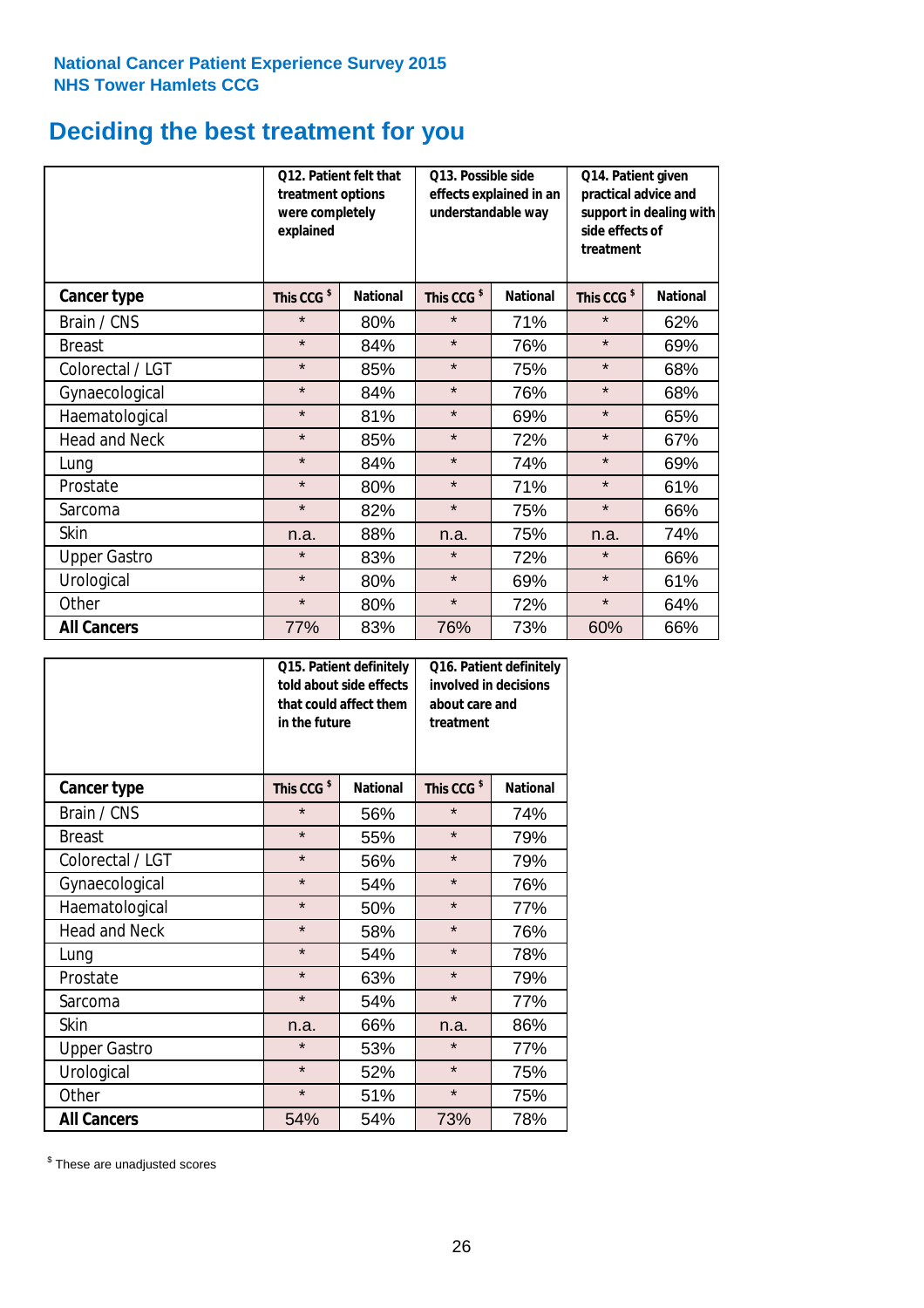## **Clinical Nurse Specialist**

|                     | would support them<br>through their<br>treatment | Q17. Patient given the<br>name of the CNS who | Q18. Patient found it<br>easy to contact their<br><b>CNS</b> |                 | <b>Q19. Get</b><br>understandable<br>answers to important<br>questions all or most<br>of the time |                 |  |
|---------------------|--------------------------------------------------|-----------------------------------------------|--------------------------------------------------------------|-----------------|---------------------------------------------------------------------------------------------------|-----------------|--|
| <b>Cancer type</b>  | This CCG <sup>\$</sup>                           | <b>National</b>                               | This CCG <sup>\$</sup>                                       | <b>National</b> | This CCG <sup>\$</sup>                                                                            | <b>National</b> |  |
| Brain / CNS         | $\star$                                          | 95%                                           | $\star$                                                      | 84%             | $\star$                                                                                           | 85%             |  |
| <b>Breast</b>       | $\star$                                          | 94%                                           | $\star$                                                      | 85%             | $\star$                                                                                           | 88%             |  |
| Colorectal / LGT    | $\star$                                          | 91%                                           | $\star$                                                      | 88%             | $\star$                                                                                           | 90%             |  |
| Gynaecological      | $\star$                                          | 93%                                           | $\star$                                                      | 86%             | $\star$                                                                                           | 87%             |  |
| Haematological      | $\star$                                          | 89%                                           | $\star$                                                      | 89%             | $\star$                                                                                           | 90%             |  |
| Head and Neck       | $\star$                                          | 88%                                           | $\star$                                                      | 86%             | $\star$                                                                                           | 88%             |  |
| Lung                | $\star$                                          | 93%                                           | $\star$                                                      | 89%             | $\star$                                                                                           | 89%             |  |
| Prostate            | $\star$                                          | 89%                                           | $\star$                                                      | 83%             | $\star$                                                                                           | 88%             |  |
| Sarcoma             | $\star$                                          | 87%                                           | $\star$                                                      | 86%             | $\star$                                                                                           | 88%             |  |
| Skin                | n.a.                                             | 88%                                           | n.a.                                                         | 90%             | n.a.                                                                                              | 92%             |  |
| <b>Upper Gastro</b> | $\star$                                          | 92%                                           | $\star$                                                      | 87%             | $\star$                                                                                           | 88%             |  |
| Urological          | $\star$                                          | 80%                                           | $\star$                                                      | 85%             | $\star$                                                                                           | 88%             |  |
| Other               | $\star$                                          | 86%                                           | $\star$                                                      | 86%             | $\star$                                                                                           | 87%             |  |
| <b>All Cancers</b>  | 81%                                              | 90%                                           | 83%                                                          | 87%             | 75%                                                                                               | 88%             |  |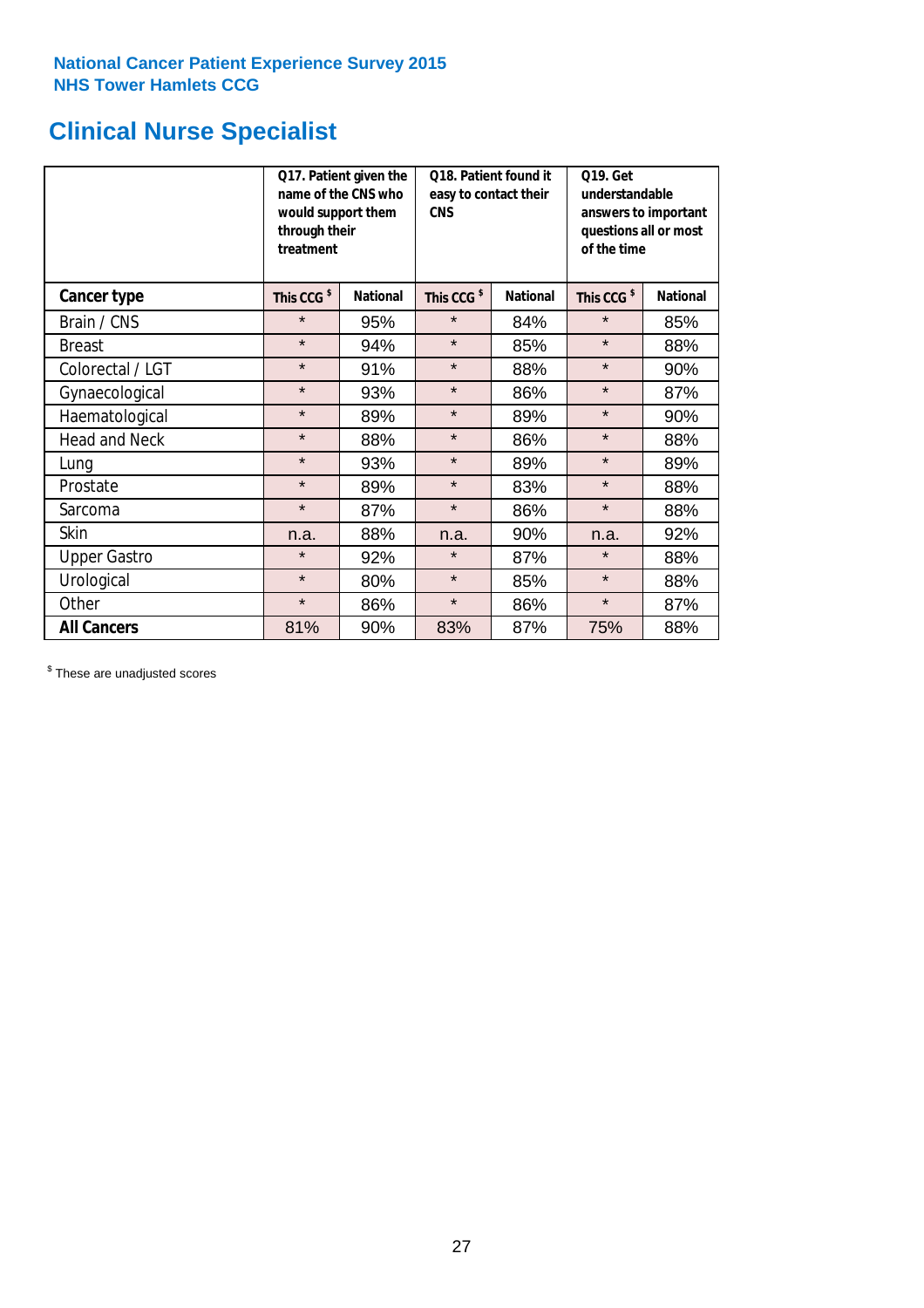## **Support for people with cancer**

|                      | Q20. Hospital staff<br>gave information | about support groups | Q21. Hospital staff<br>gave information<br>about impact cancer<br>could have on day to<br>day activities |                 | Q22. Hospital staff<br>gave information on<br>getting financial help |                 | Q23. Hospital staff told<br>patient they could get<br>free prescriptions |                 |
|----------------------|-----------------------------------------|----------------------|----------------------------------------------------------------------------------------------------------|-----------------|----------------------------------------------------------------------|-----------------|--------------------------------------------------------------------------|-----------------|
| Cancer type          | This CCG <sup>\$</sup>                  | <b>National</b>      | This CCG <sup>\$</sup>                                                                                   | <b>National</b> | This CCG <sup>\$</sup>                                               | <b>National</b> | This CCG <sup>\$</sup>                                                   | <b>National</b> |
| Brain / CNS          | $\star$                                 | 85%                  | $\star$                                                                                                  | 80%             | $\star$                                                              | 72%             | $\star$                                                                  | 79%             |
| <b>Breast</b>        | $\star$                                 | 88%                  | $\star$                                                                                                  | 85%             | $\star$                                                              | 60%             | $\star$                                                                  | 80%             |
| Colorectal / LGT     | $\star$                                 | 82%                  | $\star$                                                                                                  | 82%             | $\star$                                                              | 52%             | $\star$                                                                  | 83%             |
| Gynaecological       | $\star$                                 | 83%                  | $\star$                                                                                                  | 81%             | $\star$                                                              | 58%             | $\star$                                                                  | 76%             |
| Haematological       | $\star$                                 | 82%                  | $\star$                                                                                                  | 82%             | $\star$                                                              | 56%             | $\star$                                                                  | 86%             |
| <b>Head and Neck</b> | $\star$                                 | 83%                  | $\star$                                                                                                  | 80%             | $\star$                                                              | 55%             | $\star$                                                                  | 80%             |
| Lung                 | $\star$                                 | 82%                  | $\star$                                                                                                  | 80%             | $\star$                                                              | 68%             | $\star$                                                                  | 85%             |
| Prostate             | $\star$                                 | 85%                  | $\star$                                                                                                  | 81%             | $\star$                                                              | 41%             | $\star$                                                                  | 76%             |
| Sarcoma              | $\star$                                 | 82%                  | $\star$                                                                                                  | 80%             | $\star$                                                              | 57%             | $\star$                                                                  | 75%             |
| Skin                 | n.a.                                    | 85%                  | n.a.                                                                                                     | 85%             | n.a.                                                                 | 51%             | n.a.                                                                     | 65%             |
| <b>Upper Gastro</b>  | $\star$                                 | 82%                  | $\star$                                                                                                  | 78%             | $\star$                                                              | 57%             | $\star$                                                                  | 83%             |
| Urological           | $\star$                                 | 71%                  | $\star$                                                                                                  | 70%             | $\star$                                                              | 33%             | $\star$                                                                  | 69%             |
| Other                | $\star$                                 | 80%                  | $\star$                                                                                                  | 77%             | $\star$                                                              | 53%             | $\star$                                                                  | 79%             |
| <b>All Cancers</b>   | 72%                                     | 83%                  | 78%                                                                                                      | 81%             | 52%                                                                  | 55%             | 80%                                                                      | 80%             |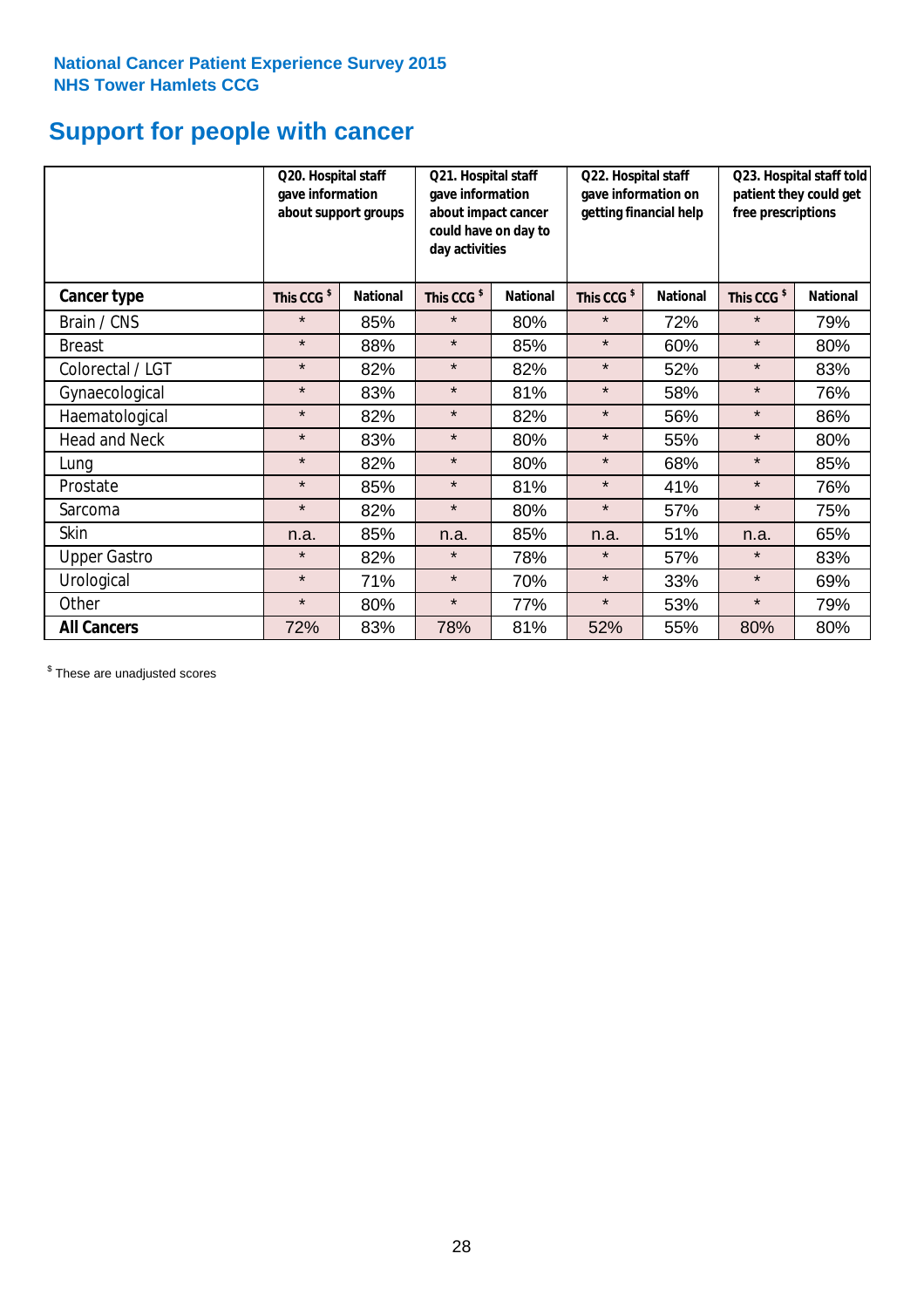## **Operations**

|                      | Q26. Staff explained<br>how operation had<br>gone in<br>understandable way |                 |  |  |
|----------------------|----------------------------------------------------------------------------|-----------------|--|--|
| <b>Cancer type</b>   | This CCG <sup>\$</sup>                                                     | <b>National</b> |  |  |
| Brain / CNS          | $\star$                                                                    | 75%             |  |  |
| <b>Breast</b>        | $\star$                                                                    | 77%             |  |  |
| Colorectal / LGT     | $\star$                                                                    | 81%             |  |  |
| Gynaecological       | $\star$                                                                    | 79%             |  |  |
| Haematological       | n.a.                                                                       | 75%             |  |  |
| <b>Head and Neck</b> | $\star$                                                                    | 77%             |  |  |
| Lung                 | $\star$                                                                    | 76%             |  |  |
| Prostate             | $\star$                                                                    | 76%             |  |  |
| Sarcoma              | $\star$                                                                    | 80%             |  |  |
| Skin                 | n.a.                                                                       | 84%             |  |  |
| <b>Upper Gastro</b>  | $\star$                                                                    | 81%             |  |  |
| Urological           | $\star$                                                                    | 74%             |  |  |
| Other                | $\star$<br>78%                                                             |                 |  |  |
| <b>All Cancers</b>   | 68%                                                                        | 78%             |  |  |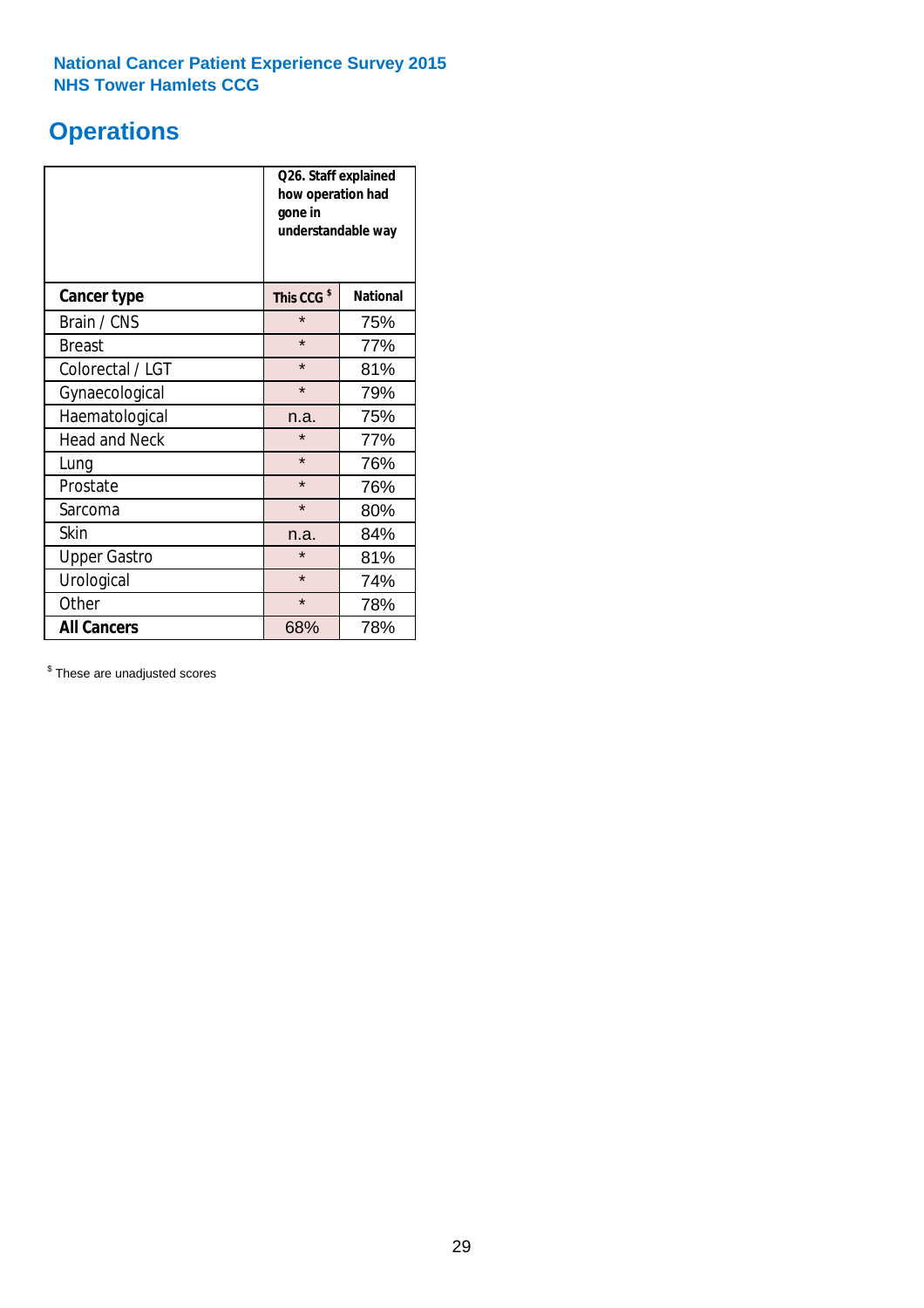## **Hospital care as an inpatient (Part 1 of 2)**

|                     |                        | Q28. Groups of doctors<br>Q29. Patient had<br>or nurses did not talk<br>confidence and trust in<br>in front of patient as if<br>all doctors treating<br>they were not there<br>them |                        |                 | Q30. Patient's family<br>or someone close<br>definitely had<br>doctor | opportunity to talk to | Q31. Patient had<br>confidence and trust in I<br>all ward nurses |                 |
|---------------------|------------------------|-------------------------------------------------------------------------------------------------------------------------------------------------------------------------------------|------------------------|-----------------|-----------------------------------------------------------------------|------------------------|------------------------------------------------------------------|-----------------|
| Cancer type         | This CCG <sup>\$</sup> | <b>National</b>                                                                                                                                                                     | This CCG <sup>\$</sup> | <b>National</b> | This CCG <sup>\$</sup>                                                | <b>National</b>        | This CCG <sup>\$</sup>                                           | <b>National</b> |
| Brain / CNS         | $\star$                | 68%                                                                                                                                                                                 | $\star$                | 78%             | $\star$                                                               | 65%                    | $\star$                                                          | 67%             |
| <b>Breast</b>       | $\star$                | 89%                                                                                                                                                                                 | $\star$                | 86%             | $\star$                                                               | 73%                    | $\star$                                                          | 74%             |
| Colorectal / LGT    | $\star$                | 75%                                                                                                                                                                                 | $\star$                | 85%             | $\star$                                                               | 72%                    | $\star$                                                          | 68%             |
| Gynaecological      | $\star$                | 84%                                                                                                                                                                                 | $\star$                | 86%             | $\star$                                                               | 71%                    | $\star$                                                          | 69%             |
| Haematological      | $\star$                | 80%                                                                                                                                                                                 | $\star$                | 81%             | $\star$                                                               | 75%                    | $\star$                                                          | 73%             |
| Head and Neck       | $\star$                | 79%                                                                                                                                                                                 | $\star$                | 85%             | $\star$                                                               | 73%                    | $\star$                                                          | 72%             |
| Lung                | $\star$                | 75%                                                                                                                                                                                 | $\star$                | 82%             | $\star$                                                               | 71%                    | $\star$                                                          | 73%             |
| Prostate            | $\star$                | 84%                                                                                                                                                                                 | $\star$                | 87%             | $\star$                                                               | 72%                    | $\star$                                                          | 75%             |
| Sarcoma             | $\star$                | 82%                                                                                                                                                                                 | $\star$                | 85%             | $\star$                                                               | 75%                    | $\star$                                                          | 70%             |
| Skin                | n.a.                   | 85%                                                                                                                                                                                 | n.a.                   | 90%             | n.a.                                                                  | 79%                    | n.a.                                                             | 84%             |
| <b>Upper Gastro</b> | $\star$                | 75%                                                                                                                                                                                 | $\star$                | 83%             | $\star$                                                               | 72%                    | $\star$                                                          | 70%             |
| Urological          | $\star$                | 80%                                                                                                                                                                                 | $\star$                | 84%             | $\star$                                                               | 67%                    | $\star$                                                          | 75%             |
| Other               | $\star$                | 79%                                                                                                                                                                                 | $\star$                | 79%             | $\star$                                                               | 70%                    | $\star$                                                          | 69%             |
| <b>All Cancers</b>  | 71%                    | 81%                                                                                                                                                                                 | 76%                    | 84%             | 76%                                                                   | 72%                    | 55%                                                              | 72%             |

|                      | on duty                | Q32. Always / nearly<br>always enough nurses |                        | Q33. All staff asked<br>patient what name<br>they preferred to be<br>called by |                        | Q34. Always given<br>enough privacy when<br>discussing condition or<br>treatment |                        | Q35. Patient was able<br>to discuss worries or<br>fears with staff during<br>visit |  |
|----------------------|------------------------|----------------------------------------------|------------------------|--------------------------------------------------------------------------------|------------------------|----------------------------------------------------------------------------------|------------------------|------------------------------------------------------------------------------------|--|
| Cancer type          | This CCG <sup>\$</sup> | <b>National</b>                              | This CCG <sup>\$</sup> | <b>National</b>                                                                | This CCG <sup>\$</sup> | <b>National</b>                                                                  | This CCG <sup>\$</sup> | <b>National</b>                                                                    |  |
| Brain / CNS          | $\star$                | 64%                                          | $\star$                | 69%                                                                            | $\star$                | 80%                                                                              | $\star$                | 44%                                                                                |  |
| <b>Breast</b>        | $\star$                | 69%                                          | $\star$                | 60%                                                                            | $\star$                | 86%                                                                              | $\star$                | 53%                                                                                |  |
| Colorectal / LGT     | $\star$                | 61%                                          | $\star$                | 70%                                                                            | $\star$                | 84%                                                                              | $\star$                | 54%                                                                                |  |
| Gynaecological       | $\star$                | 65%                                          | $\star$                | 63%                                                                            | $\star$                | 82%                                                                              | $\star$                | 50%                                                                                |  |
| Haematological       | $\star$                | 63%                                          | $\star$                | 67%                                                                            | $\star$                | 86%                                                                              | $\star$                | 55%                                                                                |  |
| <b>Head and Neck</b> | $\star$                | 67%                                          | $\star$                | 66%                                                                            | $\star$                | 85%                                                                              | $\star$                | 50%                                                                                |  |
| Lung                 | $\star$                | 68%                                          | $\star$                | 71%                                                                            | $\star$                | 84%                                                                              | $\star$                | 49%                                                                                |  |
| Prostate             | $\star$                | 71%                                          | $\star$                | 67%                                                                            | $\star$                | 87%                                                                              | $\star$                | 52%                                                                                |  |
| Sarcoma              | $\star$                | 68%                                          | $\star$                | 71%                                                                            | $\star$                | 87%                                                                              | $\star$                | 52%                                                                                |  |
| Skin                 | n.a.                   | 81%                                          | n.a.                   | 67%                                                                            | n.a.                   | 89%                                                                              | n.a.                   | 61%                                                                                |  |
| <b>Upper Gastro</b>  | $\star$                | 62%                                          | $\star$                | 75%                                                                            | $\star$                | 83%                                                                              | $\star$                | 53%                                                                                |  |
| Urological           | $\star$                | 68%                                          | $\star$                | 71%                                                                            | $\star$                | 84%                                                                              | $\star$                | 46%                                                                                |  |
| Other                | $\star$                | 62%                                          | $\star$                | 66%                                                                            | $\star$                | 82%                                                                              | $\star$                | 48%                                                                                |  |
| <b>All Cancers</b>   | 62%                    | 66%                                          | 45%                    | 67%                                                                            | 82%                    | 85%                                                                              | 45%                    | 52%                                                                                |  |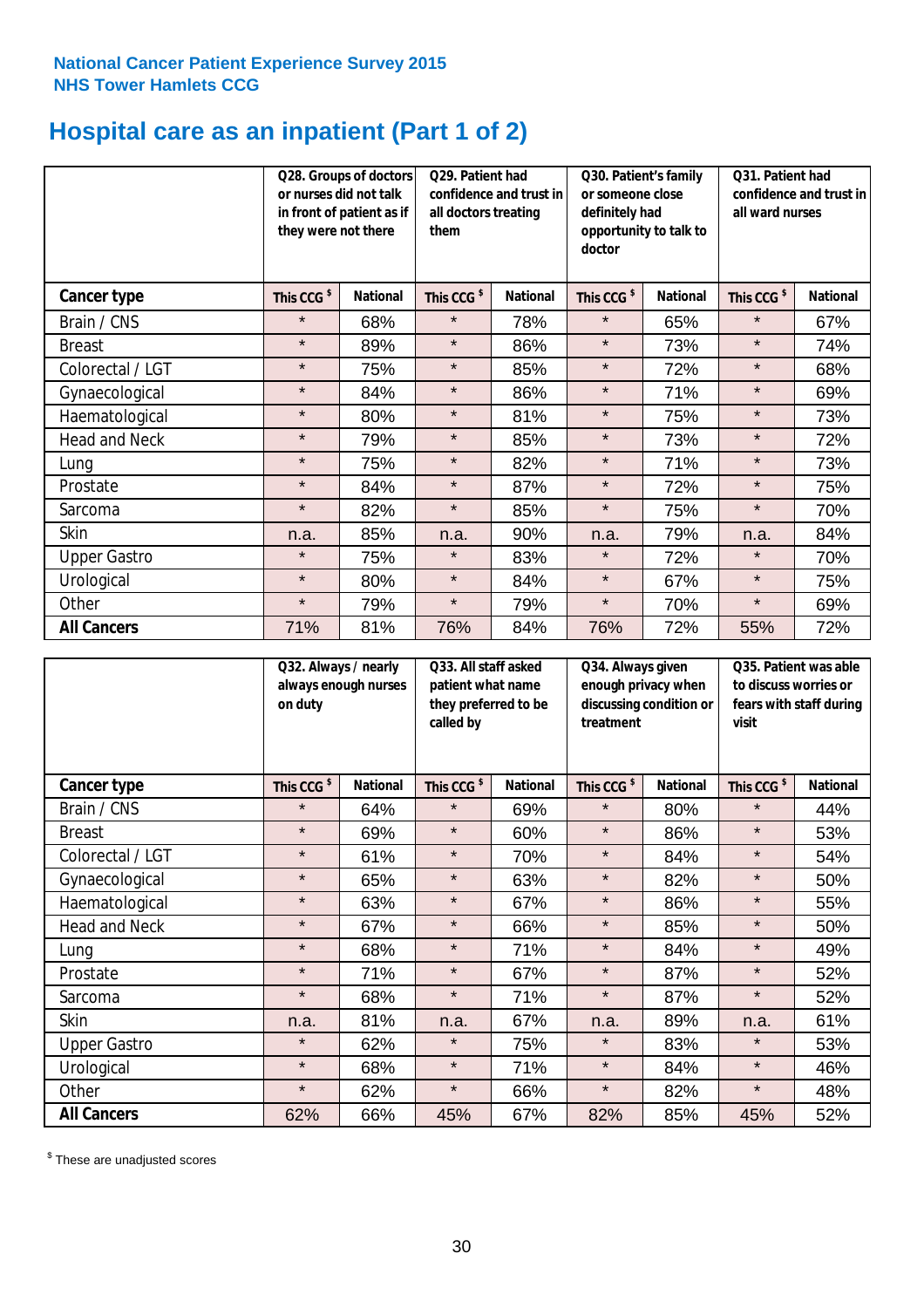## **Hospital care as an inpatient (Part 2 of 2)**

|                      | Q36. Hospital staff<br>definitely did<br>everything to help<br>control pain |                 | Q37. Always treated<br>with respect and<br>dignity by staff |                 | Q38. Given clear<br>written information<br>about what should /<br>should not do post<br>discharge |                 | Q39. Staff told patient<br>who to contact if<br>worried post discharge |                 |
|----------------------|-----------------------------------------------------------------------------|-----------------|-------------------------------------------------------------|-----------------|---------------------------------------------------------------------------------------------------|-----------------|------------------------------------------------------------------------|-----------------|
| Cancer type          | This CCG <sup>\$</sup>                                                      | <b>National</b> | This CCG <sup>\$</sup>                                      | <b>National</b> | This CCG <sup>\$</sup>                                                                            | <b>National</b> | This CCG <sup>\$</sup>                                                 | <b>National</b> |
| Brain / CNS          | $\star$                                                                     | 82%             | $\star$                                                     | 84%             | $\star$                                                                                           | 79%             | $\star$                                                                | 91%             |
| <b>Breast</b>        | $\star$                                                                     | 86%             | $\star$                                                     | 88%             | $\star$                                                                                           | 90%             | $\star$                                                                | 95%             |
| Colorectal / LGT     | $\star$                                                                     | 84%             | $\star$                                                     | 86%             | $\star$                                                                                           | 83%             | $\star$                                                                | 94%             |
| Gynaecological       | $\star$                                                                     | 83%             | $\star$                                                     | 85%             | $\star$                                                                                           | 86%             | $\star$                                                                | 93%             |
| Haematological       | $\star$                                                                     | 84%             | $\star$                                                     | 89%             | $\star$                                                                                           | 79%             | $\star$                                                                | 95%             |
| <b>Head and Neck</b> | $\star$                                                                     | 84%             | $\star$                                                     | 88%             | $\star$                                                                                           | 86%             | $\star$                                                                | 92%             |
| Lung                 | $\star$                                                                     | 83%             | $\star$                                                     | 87%             | $\star$                                                                                           | 81%             | $\star$                                                                | 92%             |
| Prostate             | $\star$                                                                     | 85%             | $\star$                                                     | 91%             | $\star$                                                                                           | 87%             | $\star$                                                                | 94%             |
| Sarcoma              | $\star$                                                                     | 86%             | $\star$                                                     | 91%             | $\star$                                                                                           | 83%             | $\star$                                                                | 94%             |
| Skin                 | n.a.                                                                        | 88%             | n.a.                                                        | 93%             | n.a.                                                                                              | 91%             | n.a.                                                                   | 97%             |
| <b>Upper Gastro</b>  | $\star$                                                                     | 83%             | $\star$                                                     | 86%             | $\star$                                                                                           | 79%             | $\star$                                                                | 93%             |
| Urological           | $\star$                                                                     | 80%             | $\star$                                                     | 88%             | $\star$                                                                                           | 83%             | $\star$                                                                | 90%             |
| Other                | $\star$                                                                     | 82%             | $\star$                                                     | 85%             | $\star$                                                                                           | 80%             | $\star$                                                                | 92%             |
| <b>All Cancers</b>   | 72%                                                                         | 84%             | 72%                                                         | 87%             | 84%                                                                                               | 84%             | 93%                                                                    | 94%             |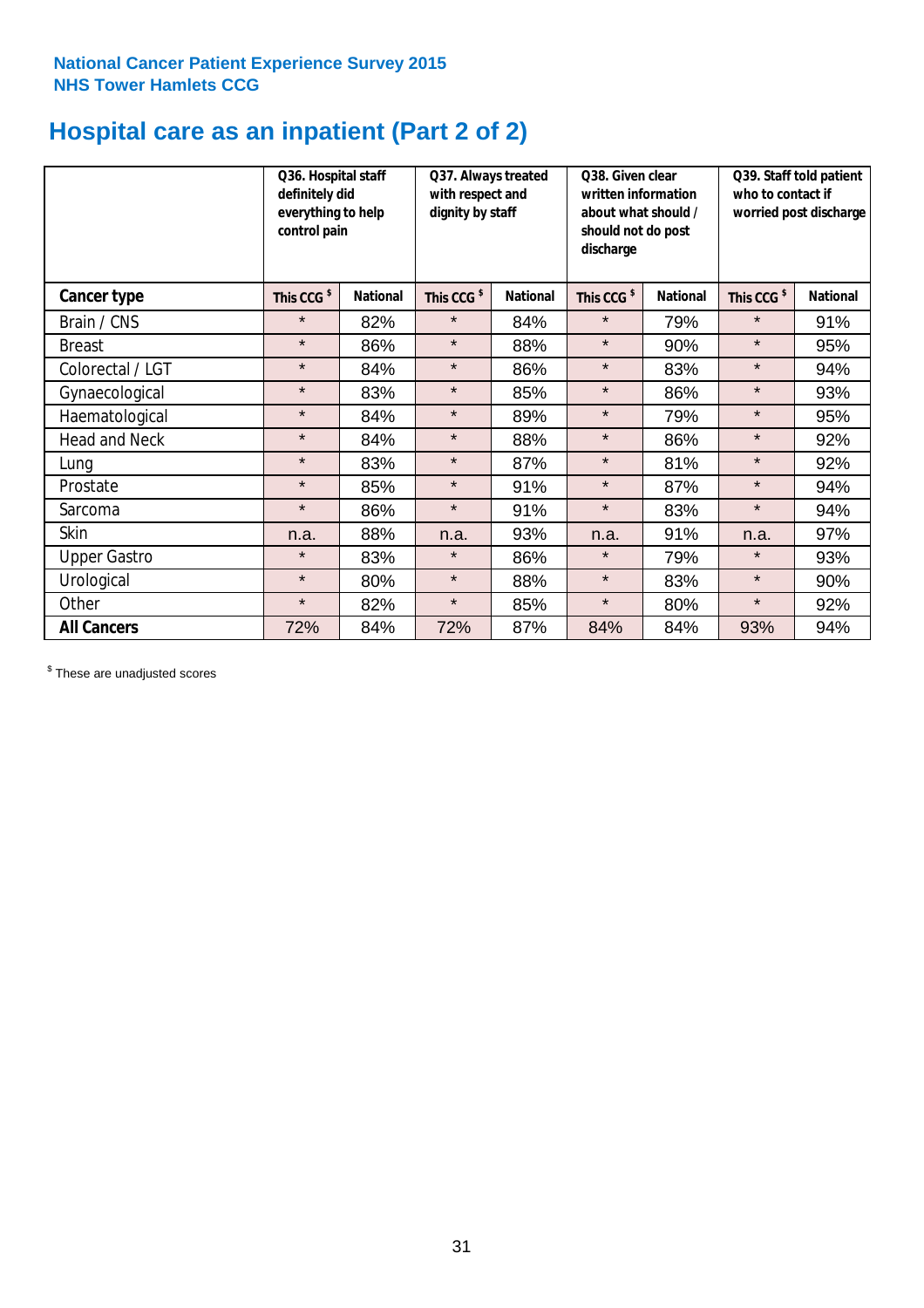## **Hospital care as a day patient / outpatient**

|                      | to discuss worries or<br>visit | Q41. Patient was able<br>fears with staff during | Q42. Doctor had the<br>right notes and other<br>documentation with<br>them |                 | Q44. Beforehand<br>patient had all<br>information needed<br>about radiotherapy<br>treatment |                 | Q45. Patient given<br>understandable<br>information about<br>whether radiotherapy<br>was working |                 |
|----------------------|--------------------------------|--------------------------------------------------|----------------------------------------------------------------------------|-----------------|---------------------------------------------------------------------------------------------|-----------------|--------------------------------------------------------------------------------------------------|-----------------|
| <b>Cancer type</b>   | This CCG <sup>\$</sup>         | <b>National</b>                                  | This CCG <sup>\$</sup>                                                     | <b>National</b> | This CCG <sup>\$</sup>                                                                      | <b>National</b> | This CCG <sup>\$</sup>                                                                           | <b>National</b> |
| Brain / CNS          | $\star$                        | 65%                                              | $\star$                                                                    | 94%             | $\star$                                                                                     | 85%             | $\star$                                                                                          | 52%             |
| <b>Breast</b>        | $\star$                        | 70%                                              | $\star$                                                                    | 95%             | $\star$                                                                                     | 87%             | $\star$                                                                                          | 60%             |
| Colorectal / LGT     | $\star$                        | 73%                                              | $\star$                                                                    | 95%             | $\star$                                                                                     | 85%             | $\star$                                                                                          | 55%             |
| Gynaecological       | $\star$                        | 70%                                              | $\star$                                                                    | 96%             | $\star$                                                                                     | 85%             | $\star$                                                                                          | 64%             |
| Haematological       | $\star$                        | 74%                                              | $\star$                                                                    | 97%             | $\star$                                                                                     | 82%             | $\star$                                                                                          | 64%             |
| <b>Head and Neck</b> | $\star$                        | 69%                                              | $\star$                                                                    | 95%             | $\star$                                                                                     | 86%             | $\star$                                                                                          | 60%             |
| Lung                 | $\star$                        | 69%                                              | $\star$                                                                    | 96%             | $\star$                                                                                     | 86%             | n.a.                                                                                             | 59%             |
| Prostate             | $\star$                        | 69%                                              | $\star$                                                                    | 95%             | $\star$                                                                                     | 88%             | $\star$                                                                                          | 61%             |
| Sarcoma              | $\star$                        | 68%                                              | $\star$                                                                    | 97%             | n.a.                                                                                        | 88%             | n.a.                                                                                             | 63%             |
| Skin                 | n.a.                           | 73%                                              | n.a.                                                                       | 96%             | n.a.                                                                                        | 81%             | n.a.                                                                                             | 63%             |
| <b>Upper Gastro</b>  | $\star$                        | 68%                                              | $\star$                                                                    | 95%             | $\star$                                                                                     | 85%             | $\star$                                                                                          | 57%             |
| Urological           | $\star$                        | 65%                                              | $\star$                                                                    | 95%             | $\star$                                                                                     | 81%             | $\star$                                                                                          | 53%             |
| Other                | $\star$                        | 67%                                              | $\star$                                                                    | 95%             | $\star$                                                                                     | 83%             | $\star$                                                                                          | 59%             |
| <b>All Cancers</b>   | 60%                            | 70%                                              | 100%                                                                       | 96%             | 89%                                                                                         | 86%             | 64%                                                                                              | 60%             |

|                      | Q47. Beforehand<br>patient had all<br>information needed<br>about chemotherapy<br>treatment |                 | Q48. Patient given<br>understandable<br>information about<br>whether<br>chemotherapy was<br>working |                 |  |
|----------------------|---------------------------------------------------------------------------------------------|-----------------|-----------------------------------------------------------------------------------------------------|-----------------|--|
| <b>Cancer type</b>   | This CCG <sup>\$</sup>                                                                      | <b>National</b> | This CCG <sup>\$</sup>                                                                              | <b>National</b> |  |
| Brain / CNS          | $\star$                                                                                     | 82%             | $\star$                                                                                             | 57%             |  |
| <b>Breast</b>        | $\star$                                                                                     | 83%             | $\star$                                                                                             | 62%             |  |
| Colorectal / LGT     | $\star$                                                                                     | 86%             | $\star$                                                                                             | 65%             |  |
| Gynaecological       | $\star$                                                                                     | 86%             | $\star$                                                                                             | 68%             |  |
| Haematological       | $\star$                                                                                     | 85%             | $\star$                                                                                             | 75%             |  |
| <b>Head and Neck</b> | $\star$                                                                                     | 80%             | $\star$                                                                                             | 52%             |  |
| Lung                 | $\star$                                                                                     | 85%             | $\star$                                                                                             | 68%             |  |
| Prostate             | n.a.                                                                                        | 83%             | n.a.                                                                                                | 69%             |  |
| Sarcoma              | $\star$                                                                                     | 82%             | $\star$                                                                                             | 70%             |  |
| Skin                 | n.a.                                                                                        | 92%             | n.a.                                                                                                | 80%             |  |
| <b>Upper Gastro</b>  | $\star$                                                                                     | 83%             | $\star$                                                                                             | 64%             |  |
| Urological           | $\star$                                                                                     | 83%             |                                                                                                     | 66%             |  |
| Other                | $\star$                                                                                     | 85%             | $\star$                                                                                             | 70%             |  |
| <b>All Cancers</b>   | 83%                                                                                         | 84%             | 60%                                                                                                 | 68%             |  |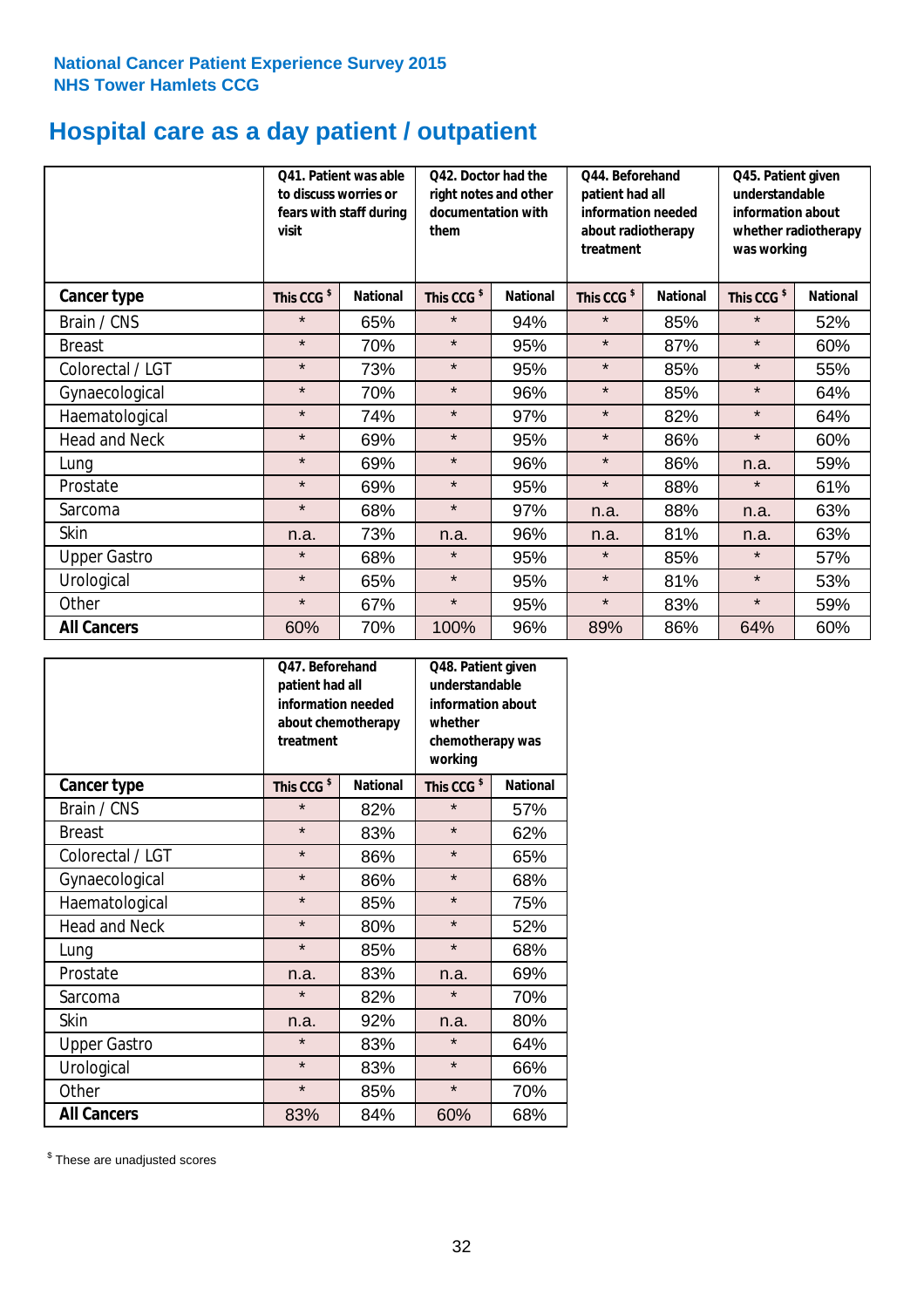### **Home care and support**

|                      | Q49. Hospital staff<br>gave family or                                                  | someone close all the<br>information needed to<br>help with care at home | Q50. Patient definitely<br>given enough support<br>from health or social<br>services during<br>treatment |                 | Q51. Patient definitely<br>given enough support<br>from health or social<br>services after<br>treatment |     |
|----------------------|----------------------------------------------------------------------------------------|--------------------------------------------------------------------------|----------------------------------------------------------------------------------------------------------|-----------------|---------------------------------------------------------------------------------------------------------|-----|
| <b>Cancer type</b>   | This CCG <sup>\$</sup><br><b>National</b><br>This CCG <sup>\$</sup><br><b>National</b> |                                                                          | This CCG <sup>\$</sup>                                                                                   | <b>National</b> |                                                                                                         |     |
| Brain / CNS          | $\star$                                                                                | 56%                                                                      | $\star$                                                                                                  | 44%             | n.a.                                                                                                    | 44% |
| <b>Breast</b>        | $\star$                                                                                | 57%                                                                      | $\star$                                                                                                  | 54%             | $\star$                                                                                                 | 40% |
| Colorectal / LGT     | $\star$                                                                                | 60%                                                                      | $\star$                                                                                                  | 62%             | $\star$                                                                                                 | 52% |
| Gynaecological       | $\star$                                                                                | 56%                                                                      | $\star$                                                                                                  | 52%             | $\star$                                                                                                 | 42% |
| Haematological       | $\star$                                                                                | 60%                                                                      | $\star$                                                                                                  | 52%             | $\star$                                                                                                 | 43% |
| <b>Head and Neck</b> | $\star$                                                                                | 59%                                                                      | $\star$                                                                                                  | 53%             | $\star$                                                                                                 | 50% |
| Lung                 | $\star$                                                                                | 57%                                                                      | $\star$                                                                                                  | 52%             | $\star$                                                                                                 | 42% |
| Prostate             | $\star$                                                                                | 55%                                                                      | $\star$                                                                                                  | 47%             | $\star$                                                                                                 | 43% |
| Sarcoma              | $\star$                                                                                | 59%                                                                      | $\star$                                                                                                  | 58%             | $\star$                                                                                                 | 53% |
| Skin                 | n.a.                                                                                   | 67%                                                                      | n.a.                                                                                                     | 58%             | n.a.                                                                                                    | 61% |
| <b>Upper Gastro</b>  | $\star$                                                                                | 59%                                                                      | $\star$                                                                                                  | 54%             | $\star$                                                                                                 | 45% |
| Urological           | $\star$                                                                                | 55%                                                                      | $\star$                                                                                                  | 47%             | $\star$                                                                                                 | 44% |
| Other                | $\star$                                                                                | 54%                                                                      | $\star$                                                                                                  | 55%             | $\star$                                                                                                 | 48% |
| <b>All Cancers</b>   | 53%                                                                                    | 58%                                                                      | 47%                                                                                                      | 54%             | 41%                                                                                                     | 45% |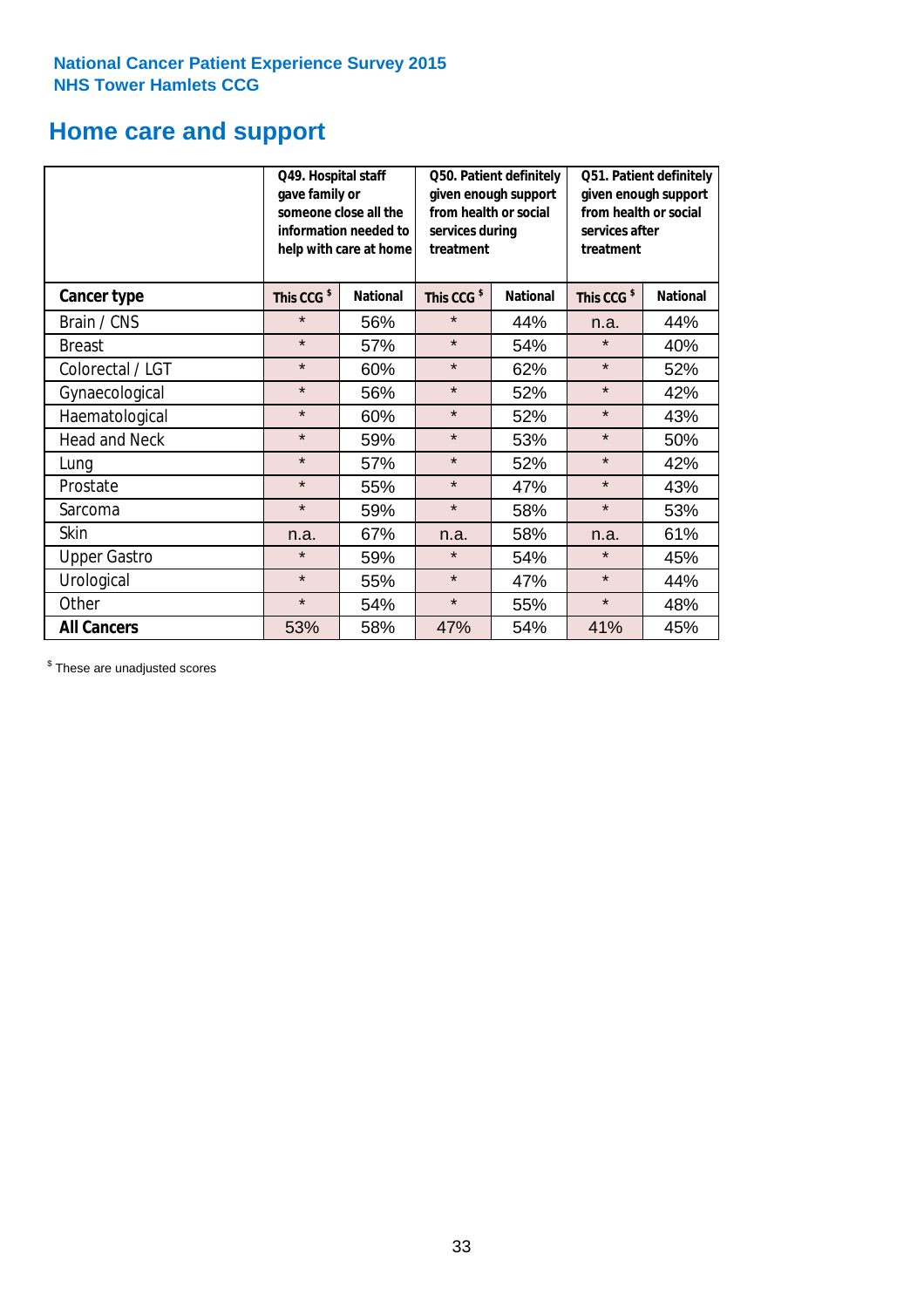### **Care from your general practice**

|                      | information about<br>treatment | Q52. GP given enough<br>patient's condition and | O53. Practice staff<br>definitely did<br>everything they could<br>to support patient |                 |  |
|----------------------|--------------------------------|-------------------------------------------------|--------------------------------------------------------------------------------------|-----------------|--|
| <b>Cancer type</b>   | This CCG <sup>\$</sup>         | <b>National</b>                                 | This CCG <sup>\$</sup>                                                               | <b>National</b> |  |
| Brain / CNS          | $\star$                        | 94%                                             | $\star$                                                                              | 59%             |  |
| <b>Breast</b>        | $\star$                        | 96%                                             | $\star$                                                                              | 63%             |  |
| Colorectal / LGT     | $\star$                        | 95%                                             | $\star$                                                                              | 63%             |  |
| Gynaecological       | $\star$                        | 95%                                             | $\star$                                                                              | 59%             |  |
| Haematological       | $\star$                        | 96%                                             | $\star$                                                                              | 61%             |  |
| <b>Head and Neck</b> | $\star$                        | 93%                                             | $\star$                                                                              | 60%             |  |
| Lung                 | $\star$                        | 95%                                             | $\star$                                                                              | 62%             |  |
| Prostate             | $\star$                        | 95%                                             | $\star$                                                                              | 67%             |  |
| Sarcoma              | $\star$                        | 97%                                             | $\star$                                                                              | 65%             |  |
| Skin                 | n.a.                           | 97%                                             | n.a.                                                                                 | 71%             |  |
| <b>Upper Gastro</b>  | $\star$<br>94%                 |                                                 | $\star$                                                                              | 62%             |  |
| Urological           | $\star$                        | 95%                                             | $\star$                                                                              | 64%             |  |
| Other                | $\star$                        | 95%                                             | $\star$                                                                              | 61%             |  |
| <b>All Cancers</b>   | 85%                            | 95%                                             | 62%                                                                                  | 63%             |  |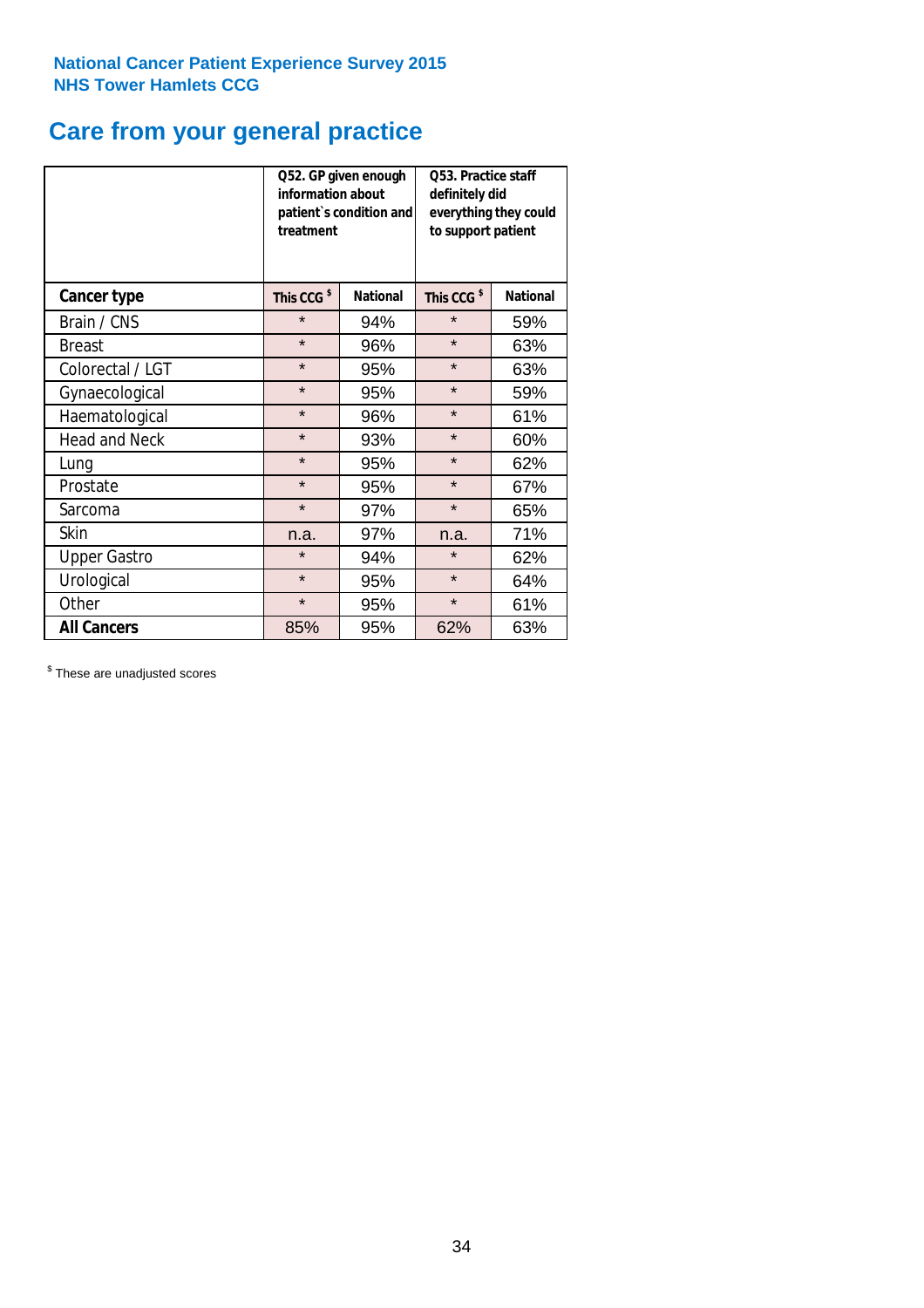### **Your overall NHS care**

|                      | Q54. Hospital and<br>community staff<br>always worked well<br>together |                 | Q55. Patient given a<br>care plan |                 | Q56. Overall the<br>administration of the<br>care was very good /<br>qood |                 | Q57. Length of time for<br>attending clinics and<br>appointments was<br>right |                 |
|----------------------|------------------------------------------------------------------------|-----------------|-----------------------------------|-----------------|---------------------------------------------------------------------------|-----------------|-------------------------------------------------------------------------------|-----------------|
| <b>Cancer type</b>   | This CCG <sup>\$</sup>                                                 | <b>National</b> | This CCG <sup>\$</sup>            | <b>National</b> | This CCG <sup>\$</sup>                                                    | <b>National</b> | This CCG <sup>\$</sup>                                                        | <b>National</b> |
| Brain / CNS          | $\star$                                                                | 45%             | $\star$                           | 29%             | $\star$                                                                   | 84%             | $\star$                                                                       | 60%             |
| <b>Breast</b>        | $\star$                                                                | 60%             | $\star$                           | 35%             | $\star$                                                                   | 90%             | $\star$                                                                       | 64%             |
| Colorectal / LGT     | $\star$                                                                | 60%             | $\star$                           | 36%             | $\star$                                                                   | 88%             | $\star$                                                                       | 68%             |
| Gynaecological       | $\star$                                                                | 58%             | $\star$                           | 29%             | $\star$                                                                   | 89%             | $\star$                                                                       | 66%             |
| Haematological       | $\star$                                                                | 63%             | $\star$                           | 33%             | $\star$                                                                   | 92%             | $\star$                                                                       | 62%             |
| <b>Head and Neck</b> | $\star$                                                                | 58%             | $\star$                           | 34%             | $\star$                                                                   | 89%             | $\star$                                                                       | 65%             |
| Lung                 | $\star$                                                                | 63%             | $\star$                           | 32%             | $\star$                                                                   | 89%             | $\star$                                                                       | 70%             |
| Prostate             | $\star$                                                                | 63%             | $\star$                           | 36%             | $\star$                                                                   | 87%             | $\star$                                                                       | 71%             |
| Sarcoma              | $\star$                                                                | 60%             | $\star$                           | 31%             | $\star$                                                                   | 90%             | $\star$                                                                       | 63%             |
| Skin                 | n.a.                                                                   | 69%             | n.a.                              | 39%             | n.a.                                                                      | 89%             | n.a.                                                                          | 73%             |
| <b>Upper Gastro</b>  | $\star$                                                                | 58%             | $\star$                           | 36%             | $\star$                                                                   | 88%             | $\star$                                                                       | 66%             |
| Urological           | $\star$                                                                | 62%             | $\star$                           | 26%             | $\star$                                                                   | 84%             | $\star$                                                                       | 73%             |
| Other                | $\star$                                                                | 56%             | $\star$                           | 29%             | $\star$                                                                   | 87%             | $\star$                                                                       | 61%             |
| <b>All Cancers</b>   | 55%                                                                    | 61%             | 36%                               | 33%             | 82%                                                                       | 89%             | 55%                                                                           | 66%             |

|                      | Q58. Taking part in<br>cancer research | discussed with patient | Q59. Patient's average<br>rating of care scored<br>from very poor to very<br>good |                 |  |
|----------------------|----------------------------------------|------------------------|-----------------------------------------------------------------------------------|-----------------|--|
| <b>Cancer type</b>   | This CCG <sup>\$</sup>                 | <b>National</b>        | This CCG <sup>\$</sup>                                                            | <b>National</b> |  |
| Brain / CNS          | $\star$                                | 32%                    | $\star$                                                                           | 8.5             |  |
| <b>Breast</b>        | $\star$                                | 28%                    | $\star$                                                                           | 8.8             |  |
| Colorectal / LGT     | $\star$                                | 22%                    | $\star$                                                                           | 8.7             |  |
| Gynaecological       | $\star$                                | 27%                    | $\star$                                                                           | 8.7             |  |
| Haematological       | $\star$                                | 36%                    | $\star$                                                                           | 8.8             |  |
| <b>Head and Neck</b> | $\star$                                | 21%                    | $\star$                                                                           | 8.6             |  |
| Lung                 | $\star$                                | 34%                    | $\star$                                                                           | 8.6             |  |
| Prostate             | $\star$                                | 35%                    | $\star$                                                                           | 8.6             |  |
| Sarcoma              | $\star$                                | 29%                    | $\star$                                                                           | 8.7             |  |
| Skin                 | n.a.                                   | 17%                    | n.a.                                                                              | 8.9             |  |
| <b>Upper Gastro</b>  | $\star$                                | 30%                    | $\star$                                                                           | 8.6             |  |
| Urological           | $\star$                                | 14%                    | $\star$                                                                           | 8.5             |  |
| Other                | $\star$                                | 31%                    | $\star$                                                                           | 8.6             |  |
| <b>All Cancers</b>   | 42%                                    | 28%                    | 8.2                                                                               | 8.7             |  |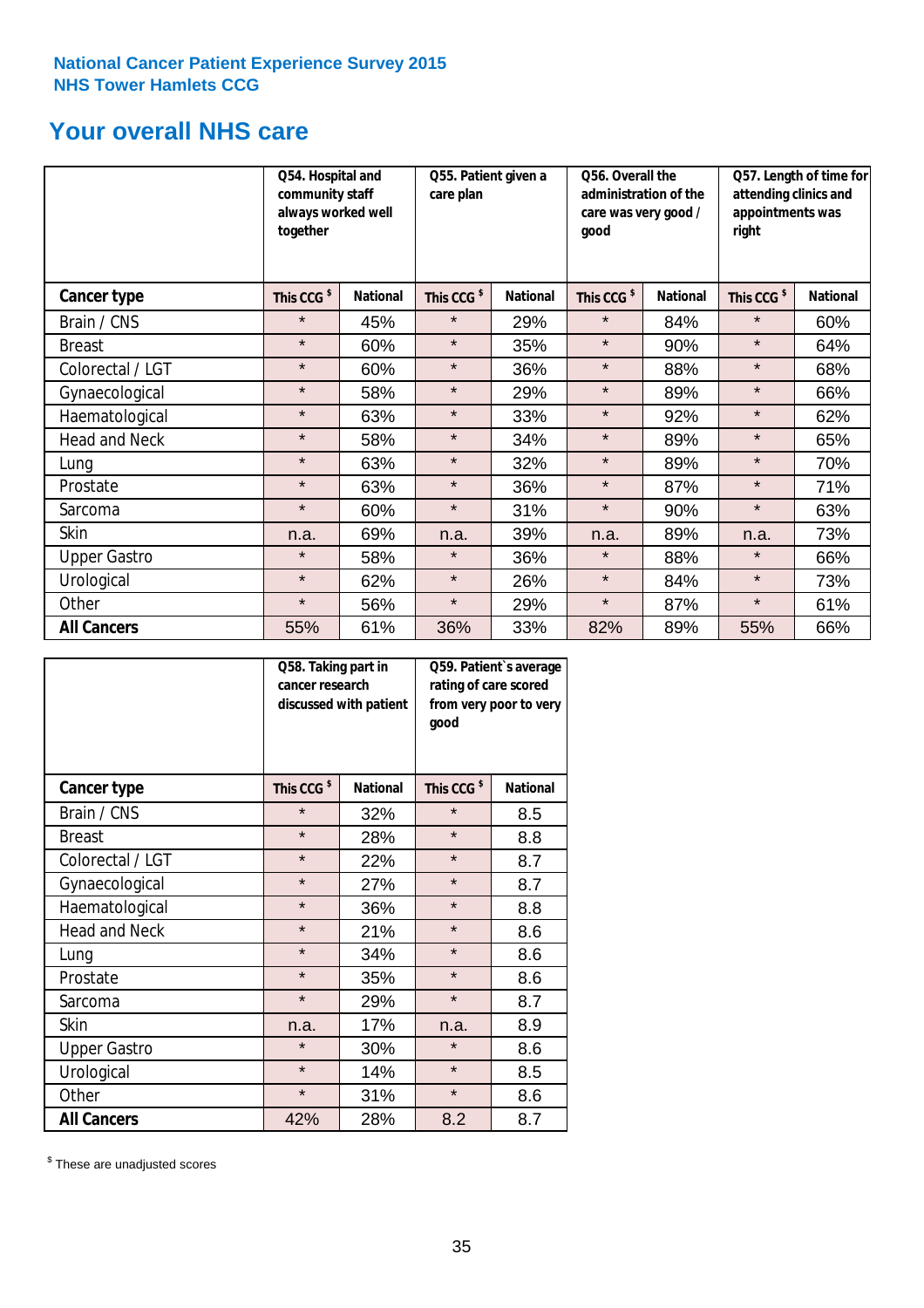### **Annex**

### **Methodology**

The sample for the survey included all adult (aged 16 and over) NHS patients, with a confirmed primary diagnosis of cancer, discharged from an NHS Trust after an inpatient episode or day case attendance for cancer related treatment in the months of April, May and June 2015.

The patients included in the sample had relevant cancer ICD10 codes (C00-99 excluding C44 and C84, and D05) in the first diagnosis field of their patient records, applied to their patient files by the relevant NHS Trust, and were alive at the point at which fieldwork commenced. Deceased checks were undertaken on up to three occasions during fieldwork, to ensure that questionnaires were not sent to patients who had died since their treatment.

Trust samples were checked rigorously for duplicates and patient lists were also de-duplicated nationally to ensure that patients did not receive multiple copies of questionnaires.

The fieldwork for the survey was undertaken between October 2015 and March 2016.

For the first time, the survey used a mixed mode methodology. Questionnaires were sent by post with two reminders where necesssary, but also included an option to complete online. A Freephone helpline was available for respondents to ask questions about the survey, to enable them to complete their questionnaires over the phone, and to provide access to a translation and interpreting facility for those whose first language was not English.

The Health Research Authority supported the survey by granting Section 251 approval.

#### **Further information**

Further information on survey methodology, as well as all of the national and local reports and data, is available at www.ncpes.co.uk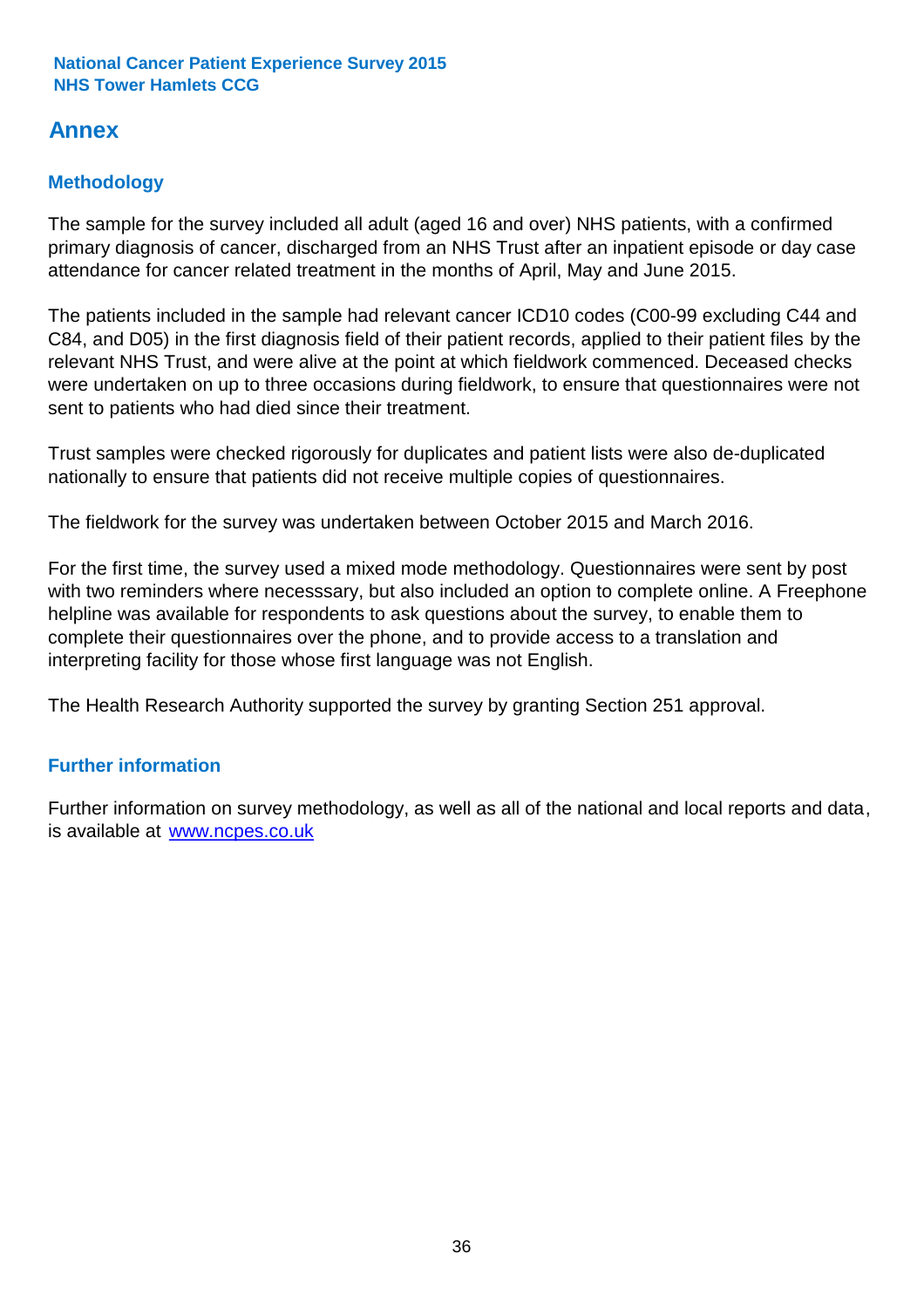#### **Redevelopment of the 2015 survey**

A number of significant changes have been made to the National Cancer Patient Experience Survey in 2015:

- the length of the questionnaire has been reduced
- response options have been reviewed and changed to make them consistent throughout the survey
- some of the questions and / or answer options have been changed so that they are now in line with questions in other patient surveys (e.g. the Care Quality Commission national patient surveys), to improve comparability between them
- the topic areas within the questionnaire have been redesigned to capture the whole patient journey.

There are 50 questions in the questionnaire that relate directly to patient experience. Of these, 14 remain unchanged from previous years; and a further 21 have been slightly amended. We draw caution in directly comparing data from the 2015 survey to the findings of the previous CPES surveys, even for identical questions. Changes in the structure of the survey instrument (questionnaire) and also the administration of the survey (calendar period and length of time from sampling to field work start and completion) may influence nationwide averages, although these features will not greatly impact on relative comparisons (e.g. between patient groups or hospitals).

The other 15 questions are either new or substantially changed from previous years.

It is expected that there will be few, if any changes, to the questionnaire going forward so we will be able to compare the results year on year. Where changes are necessary they are expected to be for methodological reasons or to improve question reliability.

Another significant change in 2015 is that an online version of the questionnaire has been developed. The online version was developed to make the questionnaire more accessible for respondents. This may have an impact on the demographic characteristics of the respondents. This may be an improvement if previously underrepresented groups have responded. However, changes to the demographics of respondents may have implications on the overall results - and again, leads us to draw caution in directly comparing results with previous years.

#### **Official Statistics**

The 2015 survey data has been published for the first time as Official Statistics. The 2015 survey data has been produced and published in line with the Code of Practice for Official Statistics.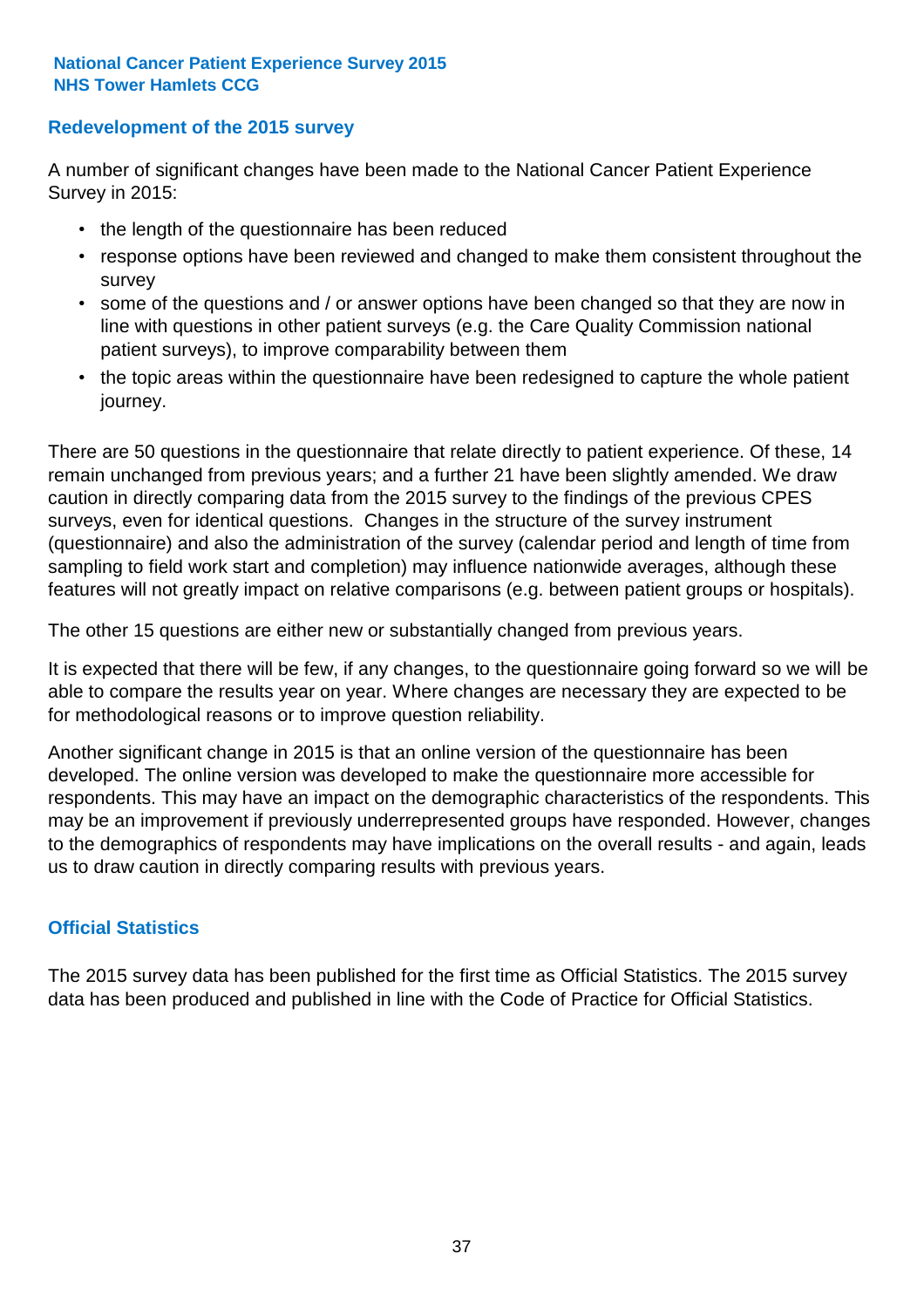#### **Scoring methodologies**

49 of the 50 questions relating directly to patient experience have been summarised as the score of the percentage of patients who reported a positive experience. For example:

- question 6 asks: "Overall, how did you feel about the length of time you had to wait for your test to be done?". Responses have been recorded as positive only for those patients who selected the first option ("It was about right")
- question 11 asks: "When you were told you had cancer, were you given written information about the type of cancer you had?". Responses have been recorded as positive only for those patients who selected the first option ("Yes, and it was easy to understand").

Where options do not provide any information on positive/negative patient experience (e.g. "Don't know / can't remember"), they are excluded from the score.

The other question (question 59) asks respondents to rate their overall care on a scale of 0 to 10. Scores have been given as an average on this scale.

A copy of the 2015 questionnaire, marked up with all of these scoring conventions, is available at www.ncpes.co.uk

Further details on the scoring methodology can be found in the technical document for the survey, available at <u>www.ncpes.co.uk</u>

#### **Case-mix adjustment**

For the first time in 2015, case-mix adjusted findings are being presented alongside unadjusted results for CCGs. Case-mix adjustment allows us to account for the impact that differing patient populations might have on results. By using the case-mix adjusted estimates we can obtain a greater understanding of how a CCG is performing given their patient population.

The factors taken into account in this case-mix adjustment are gender, age, ethnic group, deprivation, and tumour group.

For further details on case-mix adjustment, please refer to the technical document for the survey, available at www.ncpes.co.uk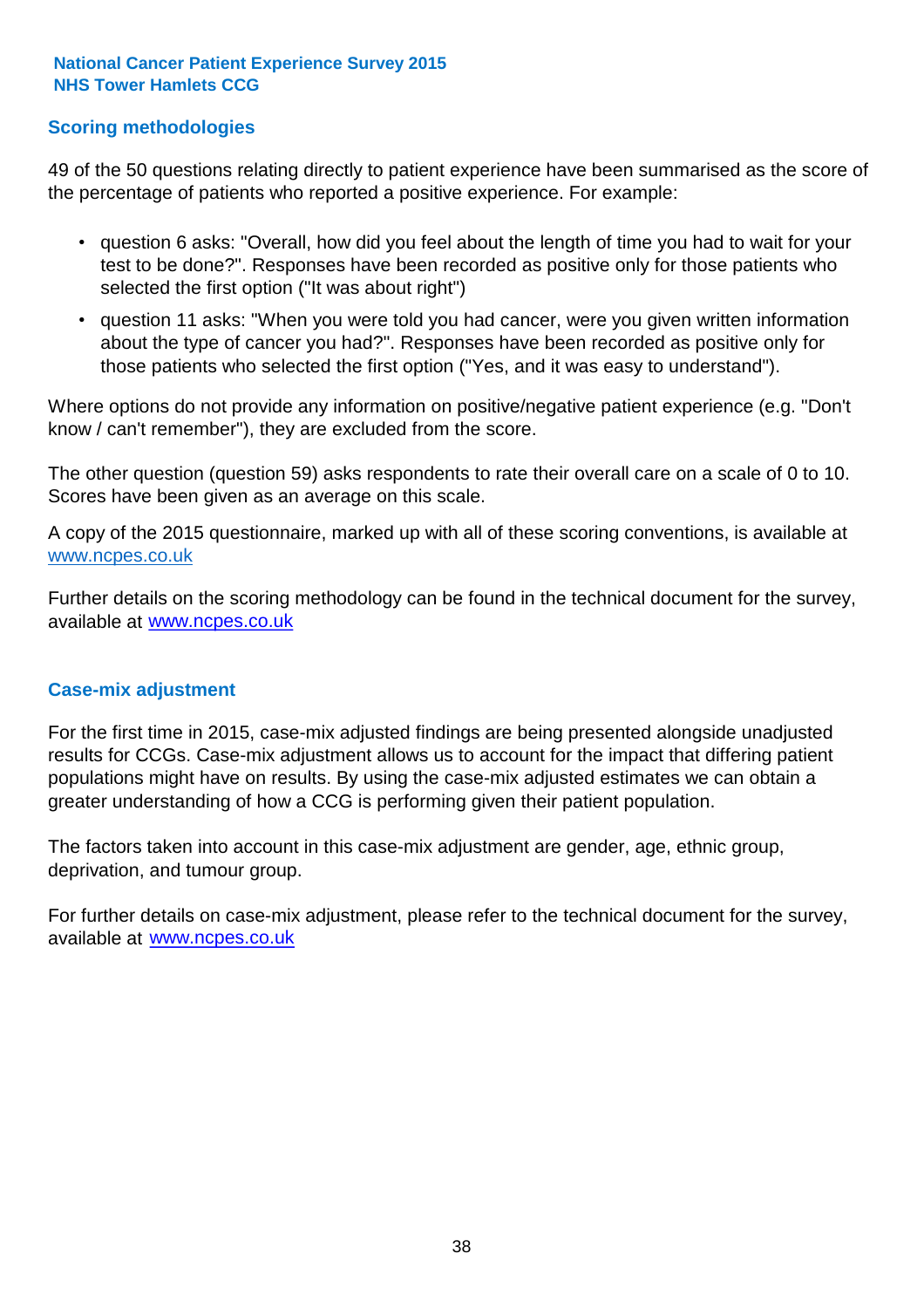#### **Response Rates**

|                 | Sample<br><b>Size</b> | <b>Excluded</b> | Adjusted<br><b>Sample</b> | <b>Not</b><br><b>Returned Refused</b> | Blank / | Completed | Response<br>Rate |
|-----------------|-----------------------|-----------------|---------------------------|---------------------------------------|---------|-----------|------------------|
| <b>National</b> | 116,991               | 8.719           | 108,272                   | 33,168                                | 3.918   | 71,186    | 66%              |
| <b>08V</b>      | 260                   | 24              | <b>236</b>                | 126                                   |         | 106       | 45%              |

#### **Respondents by tumour group**

The tables below show the numbers of patients from each tumour group and the age and gender distribution of these patients.

| <b>Tumour Group</b>  | Number of<br>respondents* |
|----------------------|---------------------------|
| Brain / CNS          |                           |
| <b>Breast</b>        | 18                        |
| Gynaecological       | 6                         |
| Colorectal / LGT     | 11                        |
| Lung                 | 10                        |
| <b>Skin</b>          | 1                         |
| Haematological       | 10                        |
| <b>Upper Gastro</b>  | $\overline{7}$            |
| Other                | 6                         |
| Urological           | 19                        |
| Prostate             | 5                         |
| Sarcoma              | 3                         |
| <b>Head and Neck</b> | 9                         |

*\* These figures may not match the numerator for all questions in the 'Comparisons by tumour group' section of this report, because not all questions were answered by all respondents.*

#### **Respondents by age and gender**

The questionnaire asked respondents to give their year of birth. This information has been amalgamated into 8 age bands. The age and gender distribution for the CCG was as follows:

|             | 16-24 | 25-34 | 35-44 | 45-54 | 55-64 | 65-74 | 75-84 | $85+$ | <b>Total</b> |
|-------------|-------|-------|-------|-------|-------|-------|-------|-------|--------------|
| <b>Male</b> |       |       |       |       | 16    | 10    |       |       | 53           |
| Female      |       |       | 9     |       | 15    | 16    |       |       | 53           |
| Total       |       |       | 15    | 14    | 31    | 26    | 10    |       | 106          |